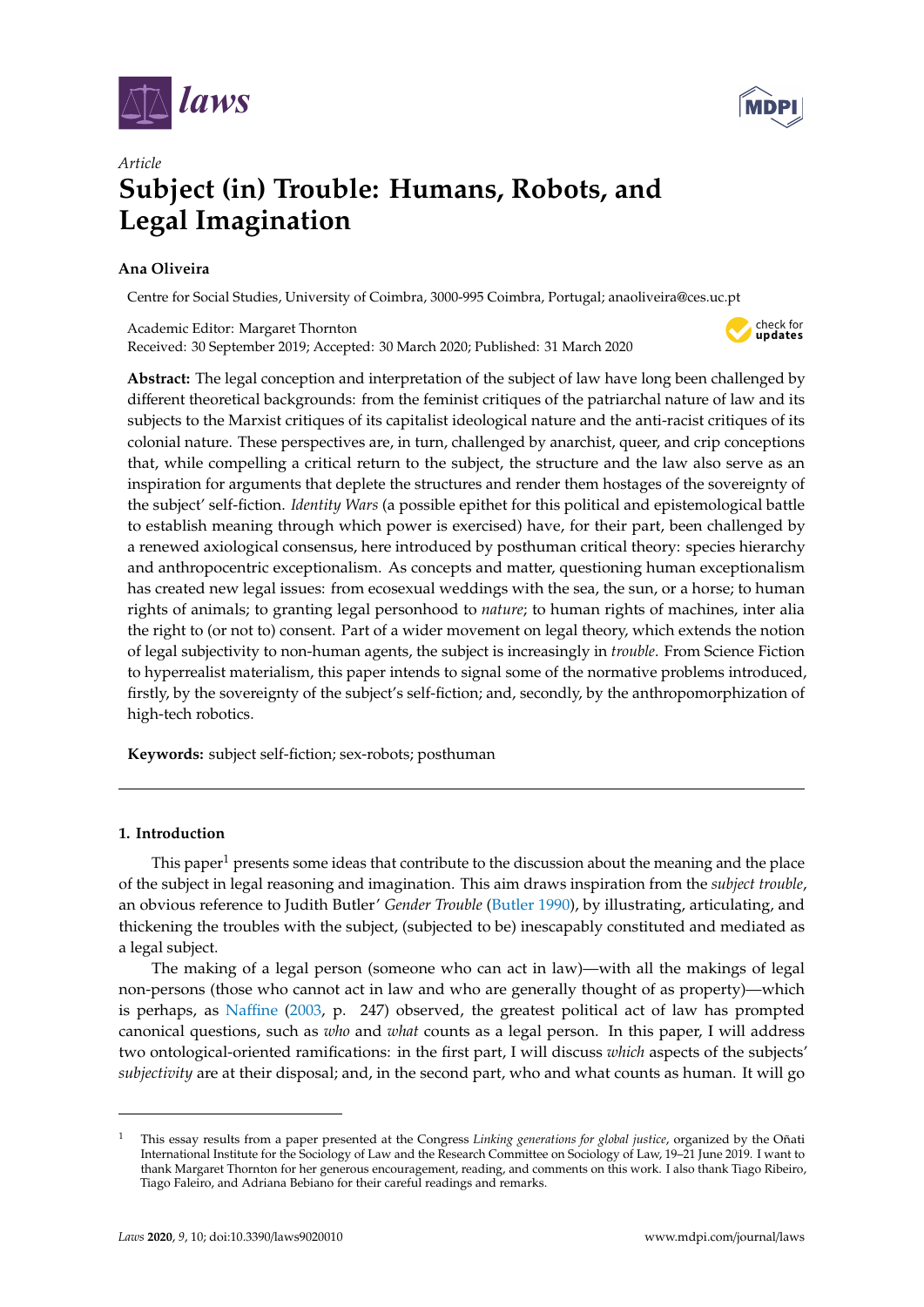through some examples that help questioning the field, to probe its conditions of possibility, holding on some cases (such as the one of Ratelband, Raphael Samuel, Sophia, or Samantha) and domains [such as time (age), life (birth), humanity (sentience), relationality (care)] that bring in itself the critical and analytical potentiality of the legal subject as an expression of (or struggle for) existence.

This is an essay that maps some legal issues and normative problems which are introduced, firstly, by the (claiming of) sovereignty of a subject's self-fiction and, secondly, by the anthropomorphization,<sup>2</sup> as a condition of humanity, of robots. Far from being an exhaustive or dense theoretical text, it is an interpellation exercise instigated by cases whose political-legal enunciation challenges the legal framework, the legal conception and interpretation of the subject, and the role of law in the government of social interactions. Therefore, it is in its essayistic quality that the following normative and epistemological problems shall be read.

# **2. Subjects**® **and Subjectivities**™

The legal conception and interpretation of the subject of law are an old matter/problem in the theory and philosophy of law<sup>3</sup> and have long been challenged by different theoretical backgrounds: from feminist critiques of the patriarchal nature of law and its subjects;<sup>4</sup> to the Marxist critiques of law as an ideological state apparatus (its *superstructural* position in the capitalist productive system—cf. [Althusser](#page-14-1) [\(1970\)](#page-14-1)); to the anti-racist critiques of its colonial nature.<sup>5</sup> Feminist, Marxist, and colonial perspectives have denounced narrative legal devices that produce and validate the referent of law: a subject who simultaneously is male, white, socially productive, and mindful of his property.

These perspectives have been challenged by anarchist, queer, and crip approaches that denounce its *modern* character (rationality, macronarratives, etc.), the binary way of organizing the world and the ableness-blindness that characterizes all of the above and that represents the primary axis of human, inhuman, and ahuman—as an absence of humanity that characterizes human beings. For example, in cases of abortion, the malformation of a fetus or what is called infeasible fetus is a condition that suspends the penal and the social censorship towards an interruption of pregnancy. In this regard, from a crip theory approach (and Christian, actually) being—to be—is already an allowance, an axiological outcome. Actually, this state-run regulation notion on who may, or who may not, be born is pretty much Michel Foucault's concept and thesis of biopolitics. The merit of crip theory popularity rests on providing the activist grammar for denouncing, at an individual level, which was presented from a structural point of view. Still within the notion of who may, or may not, be born, a queer theory approach, such as the one presented by Preciado (e.g., [Preciado](#page-15-1) [2008\)](#page-15-1), has denounced the fiction and biopolitical obsession with the two sexes' regime, either through the compulsory corrective surgeries—and corrective must be underlined here—of intersex babies and through the legal imposition of being one sex; of being constituted as *a sex of one's own* (a wordplay from Virginia Woolf *A Room of One's Own*). Even the legal availability of a third sex, which has been announced in some countries, such as Germany, $6$  does not question the nature of the truth of this regime or the truth of

*Anthropomorphism*, from the Greek *ánthrōpos* (meaning *human*) and morphē (meaning *form*), is the attribution of human traits, emotions, or intentions to non-human entities.

What is it to be a legal person? Who and what counts as a person in law (who can act in law and who cannot—generally thought of as property) are some of the questions revised by Ngaire Naffine [\(Na](#page-15-0)ffine [2003\)](#page-15-0), which systematizes three classic approaches/groundings to 'the person': (i) technical, the person is a pure legal abstraction and artifice (a formal, abstract, but nonetheless highly convenient device of law); (ii) metaphysical, the person is defined by the uniquely human nature, the possession of a soul, or by the capacity for reason, and therefore by the moral and legal responsibility; (iii) liberal, the person is a rational and moral agent, an intelligent, responsible, and competent subject, the paradigmatic rights holder.

E.g., [\(Smart](#page-15-2) [1989;](#page-15-2) [Fineman and Thomadsen](#page-14-2) [1991\)](#page-14-2).

<sup>5</sup> E.g., [\(Merry](#page-15-3) [1994;](#page-15-3) [Harris](#page-14-3) [1990\)](#page-14-3).

<sup>6</sup> According to [Baars](#page-14-4) [\(2019,](#page-14-4) p. 58), "[t]he main criticisms are that the third option, which was adopted into law in 2018, does not fully recognise gender diversity as it will only be available to those with a medical diagnosis of an intersex condition, and also that the government failed to genuinely consider the alternative option presented by the Constitutional Court—that of scrapping sex/gender registration altogether".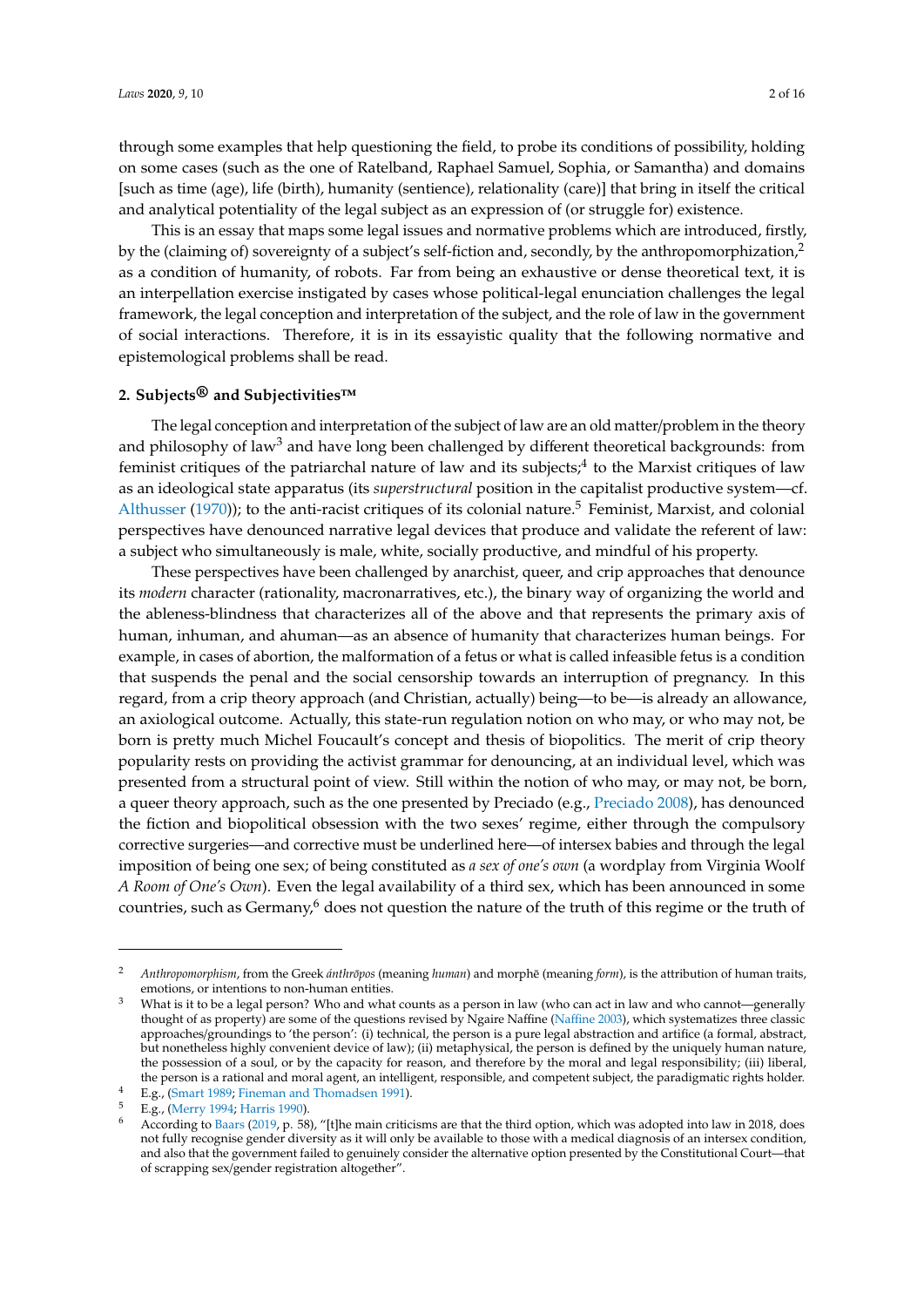its nature; which ultimately is called Nature (with an uppercase " $N$ "). This third option, this new possibility of categorizing existence at the same time that it validates the elasticity of self-fictions reinforces its structure and meaning; and, by providing and allowing escape-categories for subjects, forsakes the denouncing of such structures, of its regime.

In this sense, anarchist, queer, or crip conceptions—as examples of established theoretical frameworks which I will not deepen here—have posed several dilemmas to the academic field of humanities, social sciences, and legal studies, by bringing about a critical return to the subject, the structure and the law, as unfinished and constituent objects of social life. These standpoints serve simultaneously as inspiration for arguments that deplete the structures and render them hostage of the sovereignty of the subject self-fiction: from invoking the figure of civil disobedience in shoplifting cases; to the right not to perform surgery on someone to prevent them from being blind or deaf; to invoking the right to change civil age as an equivalent to the right of changing name and sex, as argued in the case of Emile Ratelband.

Emile Ratelband is a Dutch citizen who filed a legal proceeding to change his civil age. In December 2018, Arnhem Court rejected his request.<sup>7</sup> Media coverage of this case focuses on the burlesque of the situation; however, it introduces pertinent questions to the field of social and cultural studies of law by exposing and challenging the terms and the boundaries of allowance, or legal recognition, of a subject self-fiction. Emile Ratelband is, or was by that time, 69 years old. He filed a lawsuit in order to see recognized, in his identity card, the age he appeared to have, or he felt to have, attested also by his doctor who avowed that his body and health were those of a 45-year-old person. Quoted in many interviews, Ratelband affirmed that he felt rejected; in his own words: "I feel that I am between 40 and 45 years old, but my ID says that I am 69. I suffer discrimination; I cannot relate to women in the same way as if I was 45, nor ask for a mortgage or find the job I want".

Ratelband's argument was double: on the one side, he affirmed he was being discriminated on the basis of his age (what has become known as *ageism*); on the other, he wondered why he was not able to change his age, while there was a possibility to change someone's sex or name. The Dutch Court held that Dutch law does not offer the possibility of changing the date of birth of a citizen nor the actual age for two main reasons. First, changing the date of birth would make null and void 20 years of records (namely birth, death, and marriage records), which would have a variety of undesirable legal and social implications. Second, because age is linked to different rights (such as voting, signing contracts, drinking, or driving) and to different protections (for example, in the criminal sphere, the crimes against sexual self-determination of underage individuals). However, as stated by the same court, Ratelband might "use other legal tools to fight against discrimination" based on age.

From the normative problems that this and other cases raise to social and cultural studies of law—namely from the operative concept and sociolegal meaning of discrimination—*The Curious Case of* Emile Ratelband (that might inaugurate a new expression of dysphoria, that of age) points out the increasing bio-political and socio-legal densification of the subject. If «I» am what «I» feel «I» am (further validated by medical expertise); if «I» have the right to be who «I» want to be (further encouraged by most ad campaigns), why is this permission restricted to identity-sexuality? Why shouldn't subjects be able to self-determine themselves in terms of age $^8$  or race, $^9$  etc.? Is discourse-mediated identity, as a technology of the self, primarily or predominantly sexual? Or, as

<sup>7</sup> "Dutch man, 69, starts legal fight to identify as 20 years younger", *The Guardian*, 8 November 2018, available at: [https:](https://www.theguardian.com/world/2018/nov/08/dutch-man-69-starts-legal-fight-to-identify-as-20-years-younger) //www.theguardian.com/world/2018/nov/08/[dutch-man-69-starts-legal-fight-to-identify-as-20-years-younger.](https://www.theguardian.com/world/2018/nov/08/dutch-man-69-starts-legal-fight-to-identify-as-20-years-younger) "Dutch court rejects man's request to be 20 years younger", *The Guardian*, 3 December 2018, available at: https://[www.theguardian.com](https://www.theguardian.com/world/2018/dec/03/dutch-court-rejects-emile-ratelband-request-20-years-younger)/ world/2018/dec/03/[dutch-court-rejects-emile-ratelband-request-20-years-younger.](https://www.theguardian.com/world/2018/dec/03/dutch-court-rejects-emile-ratelband-request-20-years-younger)

<sup>8</sup> In terms of age, and please take lightly the confessional tone, this would allow me to be recognized as a 70-year old person and apply for retirement (which I might be eager for); or it would allow people to be recognized as a 14-year old person and to have sexual encounters with people of the same age (what some people may also be eager for).

<sup>9</sup> In this regard, the case of civil rights activist Rachel Dolezal—nicknamed by media as a "race faker"—is particularly paradigmatic. Establishing an equivalent between the narrative of fluid, non-binary gender identity and racial identity, Rachel Dolezal argues: "It's very similar, in so far as: this is a category I'm born into, but this is really how I feel.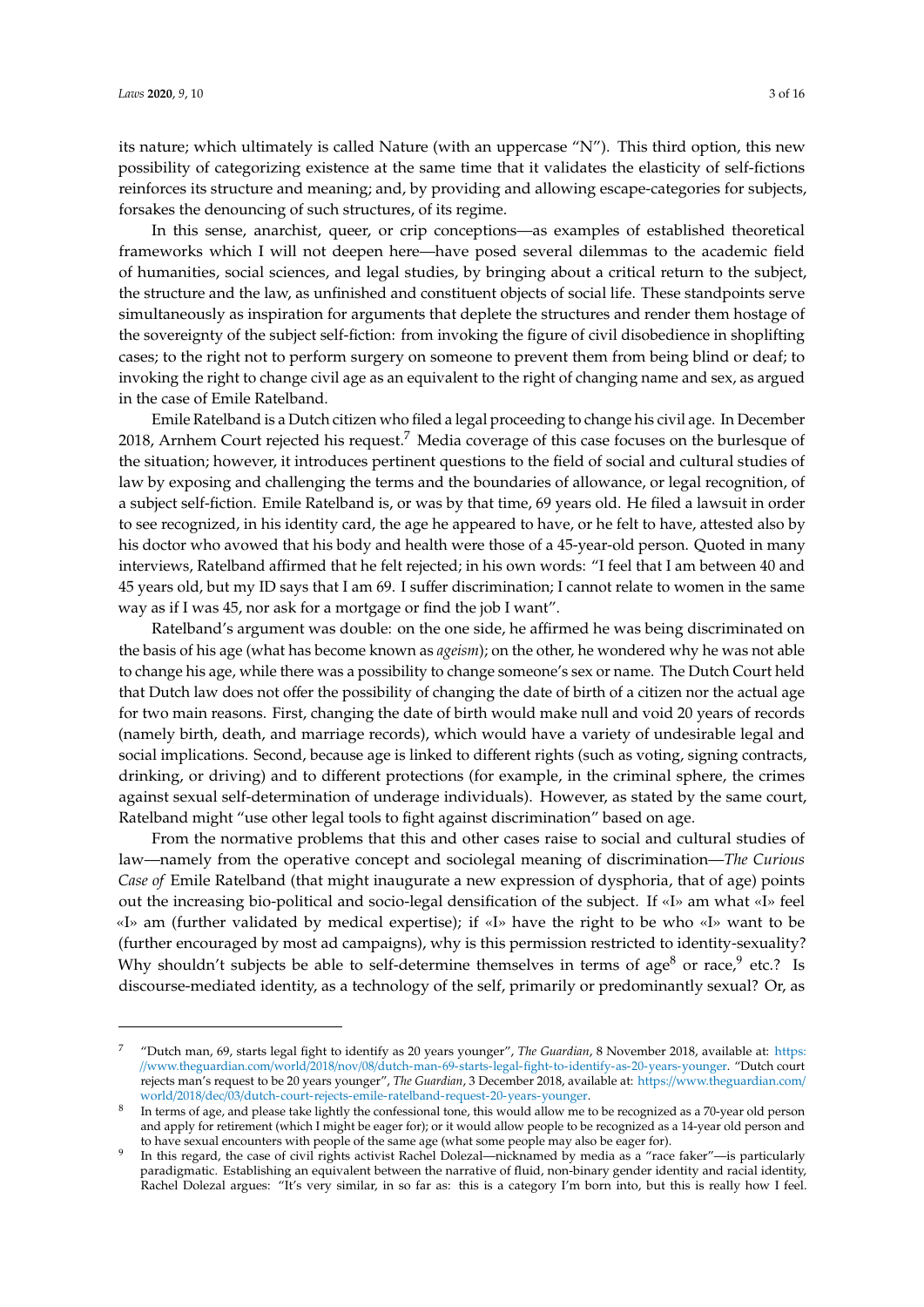theorized by [Hall](#page-14-5) [\(1996\)](#page-14-5), once identity, which is but an interpretative concept, only makes sense to those who need it, is sexual identity the identity that subjects have needed the most (while attempting to attribute meaning to themselves)? A meaning that only exists through the mirror of social and political context that reflects it and that is part of the process by which "human beings are made subjects" [\(Foucault](#page-14-6) [1982,](#page-14-6) p. 777). The terms of such interpretative mirror (device of subjectivation and government)—or the "effects of power", privileged object of the Foucauldian legacy that seeks to

understand power relations in the fabrication of truth and knowledge—are in constant negotiation: some terms are accommodated and validated (namely by the medical and forensic diagnosis of dysphoria, or by the creation or the claim of the legal category 'third sex'); some are dismissed (as the availability to self-determine one's age).

One other case became widely mediatized in February 2019: Raphael Samuel, a 27-year-old Indian, intended to sue his parents on the ground that they did not ask for his consent or asked him if he wanted to be born. Inspired, or maybe not, by the movie *Capernaum*, Palme d'Or in Cannes Festival in 2018, directed by the Lebanese Nadine Labaki—in which a 12-year-old boy also sued his parents, negligent parents, for the fact that he had been born without his consent and for making him live a miserable life. Both in the movie, and in Raphael Samuel's intentions, there is a moralizing outcome on birth control: Zain, the protagonist of *Capernaum*, wanted to prevent his parents from having more children; Raphael Samuel wants humanity to stop reproducing itself. Raphael's mother made public that, if Raphael can come up with a rational explanation on how she could have obtained his consent to be born, then she would accept her guilt. $10$ 

What this case introduces is a further groundbreaking level of disposing of the self, as a birthright not to be born—when we are familiar with the opposite argument, namely in anti-abortion campaigns: the right to be born. In this sense, it both problematizes the so far unquestioned legally original premise of existence—the radical impossibility of consenting to it—as it challenges the possibility of existence through its active non-existence. The question is not about assisted death, or euthanasia, or the right to die; it is not presumably a celebration of suicide (as in the 2019 folk horror film Midsommar); it is a matter of claiming the right not to be born. In addition, as claims—the right not to be born, the right to be born, the right to die, the right not to die—they compellingly confront the subject, structure and law, but they also exemplify the academic driven epistemological turn towards the sovereignty of the subject—identity being one of its variations has the merit of, by functioning as an individual resource, turning the subject (state) governable. In this *LEGO Subjects*® *and Subjectivities*™, the epistemological turn has not been towards how experiences are shaped by overlapping and intersecting structures and regimes that configure and operationalize subjectivities, but instead towards how subject's' self-adjectivate, that is, how subjects create the meaning of such experiences from the same adjectives with which they adjectivate (and create meaning for) themselves. My point here is not to deepen how the mainstreaming of the concept of intersectionality turned out as a political alibi, an intellectual—and legal—shortcut or a marketing-concept for funding, but to point out how the sovereignty of identity, proclaimed as a source of emancipation, validates and is validated by the production of truth provided by this disciplinarity of the subject. The popularity of the place of enunciation as a self-fiction and a shift-trigger into rights discourse—I am, therefore I can claim—derives, partly at least, from the great advantage it presents for national and supra-national entities that fund research: it is cheap. It is not only cheap to enhance the *power-of-to-be* as a *power-of-being-able-to-speak-of-yourself*, as it converges with selfies-selves—ego-indexed identity, as formulated by [Braidotti](#page-14-7) [\(2019,](#page-14-7) p. 16)—as well as functioning as a prolific resource to discipline (in both senses of control and of knowledge production) the subject (also in both senses of being and of topic). Therefore, the bio-political and socio-legal densification of

<sup>&</sup>quot;Rachel Dolezal: 'I'm not going to stoop and apologise and grovel', *The Guardian*, 25 February 2017, available at: https://www.theguardian.com/us-news/2017/feb/25/[rachel-dolezal-not-going-stoop-apologise-grovel.](https://www.theguardian.com/us-news/2017/feb/25/rachel-dolezal-not-going-stoop-apologise-grovel)

<sup>10</sup> "Indian man to sue parents for giving birth to him", *BBC*, 7 February 2019, available at: https://[www.bbc.com](https://www.bbc.com/news/world-asia-india-47154287)/news/world[asia-india-47154287.](https://www.bbc.com/news/world-asia-india-47154287)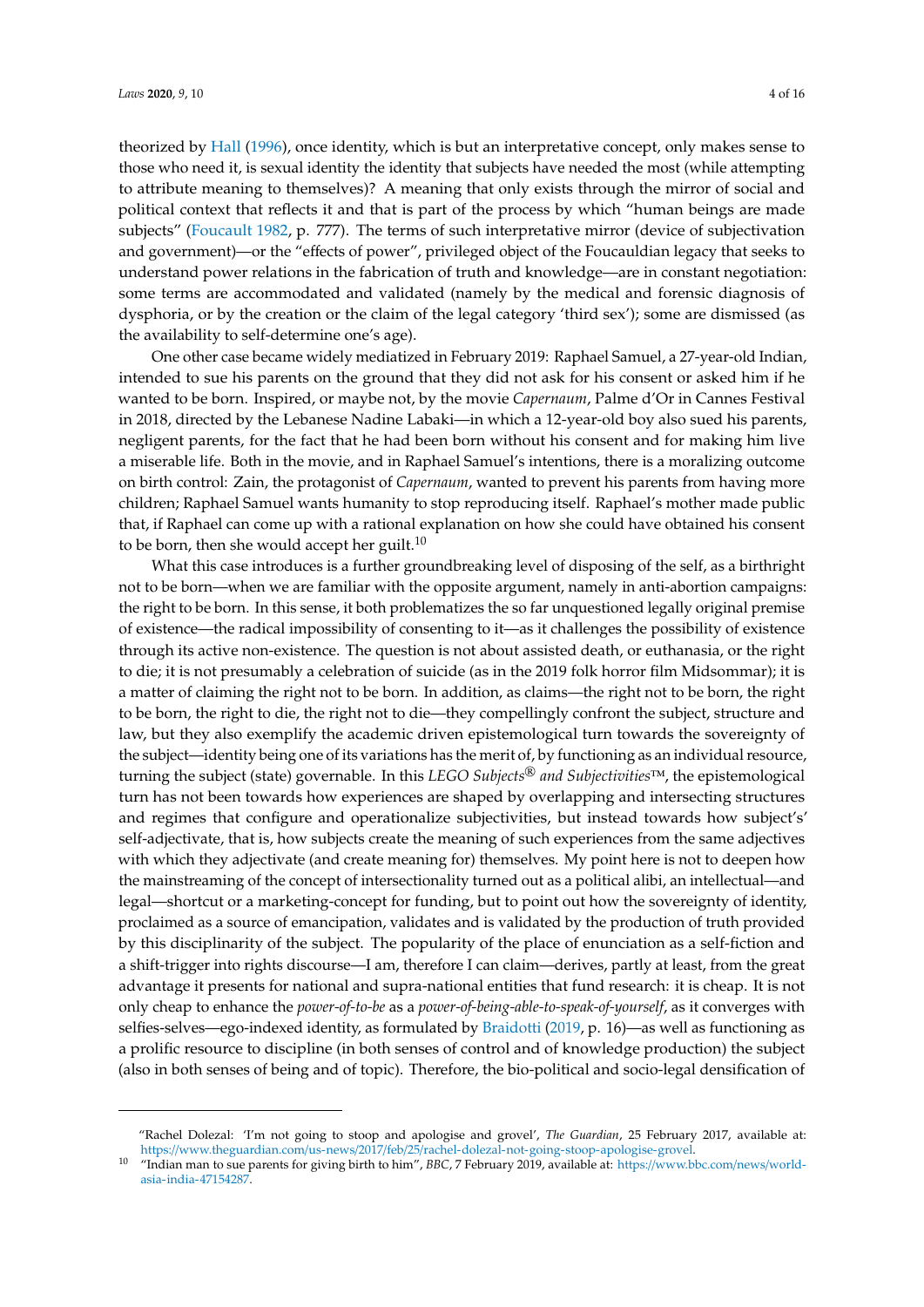the subject, increasingly validated by identity politics, instead of witnessing the radical complication of being unspeakable (cf. [Lacey](#page-14-8) [1998\)](#page-14-8) and unknowable, unfolds in devices of enunciation that highlight the political-epistemological defects and paradoxes that permeate the way in which the subject's political fiction is thought, prescribed and protected.

This densification or, as I have been calling it, this political fiction or rather political imaginary may be a symptom, an effect, or an echo of something that may be termed as *Identity Wars*. Although lazy and not very creative, the term *Identity Wars*, heir of the *Sex Wars*, and the *Theory Wars*, may summarize this battle to establish meaning through which power is to be exercised. A political and epistemological battle that, in turn, is being challenged by a renewed axiological consensus, here introduced by posthuman critical theory: $11$  species hierarchy and anthropocentric exceptionalism. The denunciation of species hierarchy and anthropocentric exceptionalism precedes the invention of the concept of posthuman, which nowadays is already an extended field of studies, and has been materialized in vegan, which is much more than a diet, and anti-speciesism approaches, ecosexuality and sexecology activisms, and in new figurations, such as humanoids, hybrid entities, or cyborg subjectivity, as introduced in Donna Haraway's early work [\(Haraway](#page-14-9) [1991\)](#page-14-9). Challenging human exceptionalism has created new legal issues: from ecosexual *weddings* with the sea, the sun, or a horse; to human rights of animals; to granting legal personhood to «nature»—as in the case of Whanganui river in Neo Zealand<sup>12</sup> or Ganges and Yamuna rivers and their related ecosystems in India;<sup>13</sup> to human rights of machines. Part of a wider movement on legal theory, which extends the notion of legal subjectivity to non-human agents, the subject is increasingly in trouble.

## **3. To Be or Not to Be a Robot: Is It a Question?**

Rosi Braidotti [\(Braidotti](#page-14-7) [2019\)](#page-14-7) introduces her recently published monograph *Posthuman Knowledge* with an image that is quite familiar to internet users: a square box to check with a cross, confirming that "I'm not a robot". According to [Braidotti](#page-14-7) [\(2019,](#page-14-7) p. 1),

[h]aving to demonstrate one's humanity assumes as the central point of reference in the algorithmic culture of computational networks—not the human. This mundane example demonstrates that in contemporary society the human has become a question mark. Who or what counts as human today?

Who or what counts as human today? And why does it matter? Or, in other words, why did it become a question? Anthropocene, as *the* new great ideological consensus, the new political economy of meaning, may be a clue, through the renewed attention on nonhuman agents with the consequent reimagining of the human. The avalanche of literature on this topic has been a serious case of success in inventing new concepts, new hyphenations and neologisms: econtology; ecomaterialism; ecopathy; ecosophy; blue humanities; green humanities; capitolocene and chthulucene; anthrop-obscene; commutation ontology; placenta politics; technoanimalism; urbanibalism; robophilosophy, and so forth.

Updating the proposition humans versus machines, which is not a new phenomenon especially concerning labour spheres—early 20th century labour strikes against the introduction of machines in factories are well-known examples of this—is inspiring, premising, and justifying plenty of new

 $11$  According to Rosi Braidotti [\(Braidotti](#page-14-10) [2018,](#page-14-10) p. 339): "Posthuman critical theory unfolds at the intersection between post-humanism on the one hand and post-anthropocentrism on the other. The former proposes the philosophical critique of the Western Humanist ideal of 'Man' as the allegedly universal measure of all things, whereas the latter rests on the rejection of species hierarchy and human exceptionalism".

<sup>12</sup> "New Zealand river granted same legal rights as human being", *The Guardian*, 16 March 2017, available at: [https:](https://www.theguardian.com/world/2017/mar/16/new-zealand-river-granted-same-legal-rights-as-human-being) //www.theguardian.com/world/2017/mar/16/[new-zealand-river-granted-same-legal-rights-as-human-being.](https://www.theguardian.com/world/2017/mar/16/new-zealand-river-granted-same-legal-rights-as-human-being)

<sup>13</sup> "Ganges and Yamuna rivers granted same legal rights as human beings", *The Guardian*, 21 March 2017, available at: [https:](https://www.theguardian.com/world/2017/mar/21/ganges-and-yamuna-rivers-granted-same-legal-rights-as-human-beings) //www.theguardian.com/world/2017/mar/21/[ganges-and-yamuna-rivers-granted-same-legal-rights-as-human-beings.](https://www.theguardian.com/world/2017/mar/21/ganges-and-yamuna-rivers-granted-same-legal-rights-as-human-beings)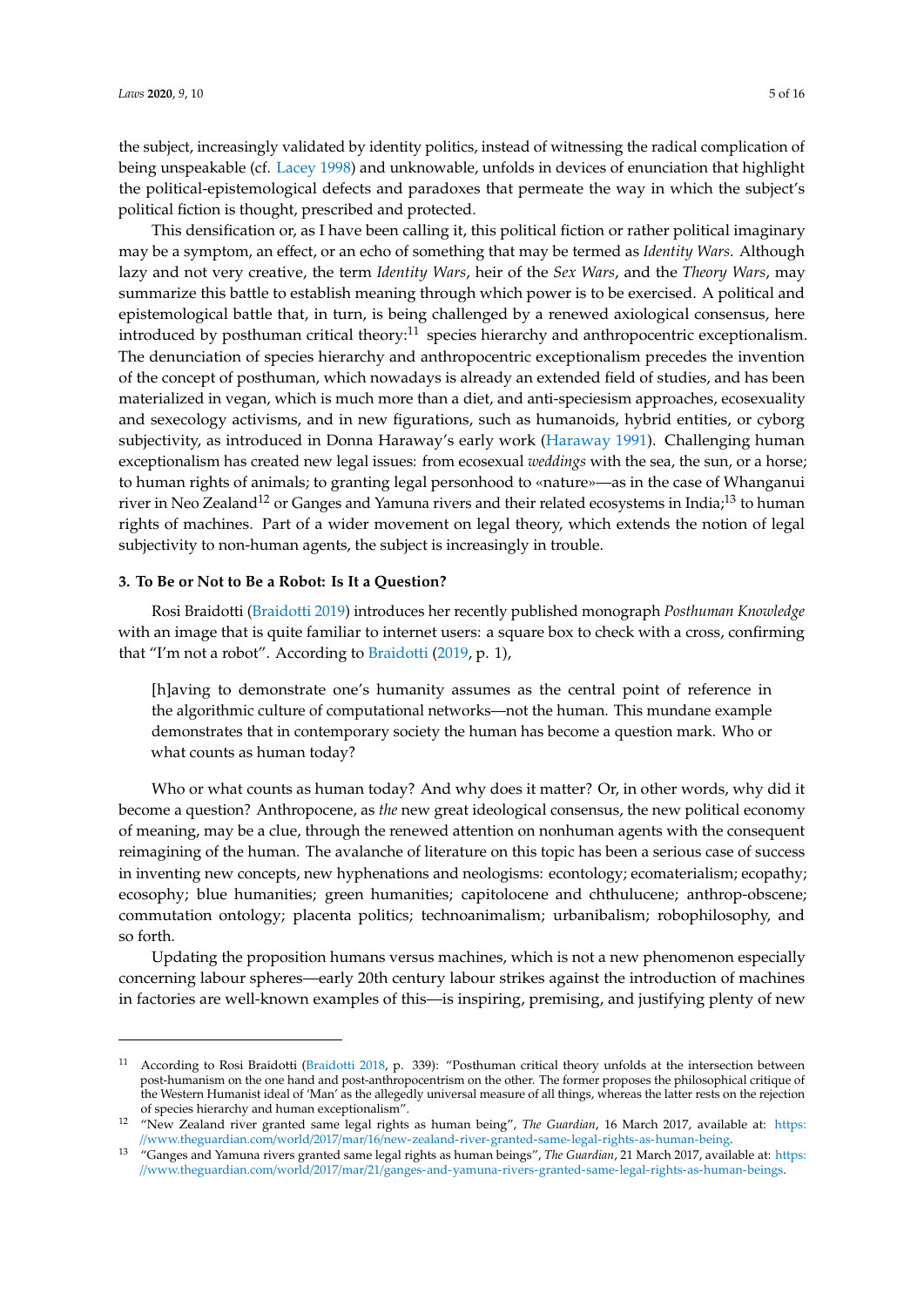(funding for) research.<sup>14</sup> My point is different, though. By inquiring into the moral standing that is being imprinted on social robots, I aim to problematize over how and which robots may be made subjects. Firstly, by assaying what defines, and how we can describe, the process through which robots are to be made subjects; secondly, by tackling human exceptionality: which are to be considered as the humans' exceptional social capacities, how they operate and how they can be mimicked. Sophia is a good starting point.<sup>15</sup>

Sophia—a social humanoid robot developed by Hong Kong based company *Hanson Robotics*, activated on 14 February 2016—became world famous for its (hers? his? theirs?) ability to display more than 50 facial expressions.<sup>16</sup> Invited to participate in many high-profile interviews, in October 2017, Sophia participated in a Future Investment Institute panel in Saudi Arabia, where it was asked if robots can be self-aware, conscious, and know they are robots; a question that Sophia would counter-question with the following: "well, how do you know you are human?" As an internet user, I do check the box confirming that I'm not a robot, but, beyond a false neutral, what is it to be (a) human?

In this same panel, it was made public that Sophia became the first robot to receive citizenship of a country. Sophia was granted Saudi Arabian citizenship, becoming the first robot ever to have a nationality. From parody to normative controversies, such granting introduced challenges and dilemmas with different echoes: from civil rights issues, wondering about Sophia's ability to vote or marry; to penal responsibility, as whether a deliberate system shutdown could be considered murder; to human-women rights, as under the Saudi guardianship system every woman must have a male companion with her in public, usually a close family member, who has authority to act on her behalf.<sup>17</sup> As formulated by Braidotti [\(Braidotti](#page-14-7) [2019,](#page-14-7) p. 23), the mutation of capitalism into a cognitive differential machine is in full swing, so unsurprisingly we come to find Sophia doing advertising<sup>18</sup> and advocating women' rights.<sup>1920</sup>

Anyway, the sex assigned to Saudi Arabian Sophia was not made public, but it created a new endless story: the sex of robots. Designed in Audrey Hepburn's image, Sophia has high cheekbones and a slender nose, but, as written by Maria Teresa Horta (1983 *apud* [Ramalho](#page-15-4) [2001,](#page-15-4) p. 529), if "angels discover the vulva at the same time they know about the penis: with the legs slightly spread and shunting the wings",  $^{21}$  what may be in-between the legs of robots?<sup>22</sup> Plus: why should it be important for us to know?

The sex of robots is composed in its metaphorical potential, producing meanings through comparisons, and in its metonymic projection of identity, social prosthesis, allowing, in the significance

<sup>&</sup>lt;sup>14</sup> A new field of studies, mostly concerned with the risk of job losses, has emerged. Take the example of the study from the Institute for Public Policy Research (IPPR), which has been receiving wide media attention, and that states that women are in a particularly vulnerable situation, as they perform tasks easily replaced by automated mechanisms (cf. [Roberts et al.](#page-15-5) [2019\)](#page-15-5).

<sup>15</sup> More recently, in August 2019, Fedor (acronym for «Final Experimental Demonstration Object Research»), a Russian humanoid robot, was sent to the International Spatial Station (ISS) to learn how to help astronauts. Fedor has its own account on Instagram and Twitter, where it (he? she? they?) details his (hers? theirs?) daily life. "Earth to FEDOR: Russia launches humanoid robot into space", *The Guardian*, 22 August 2019, available at: https://[www.theguardian.pe.ca](https://www.theguardian.pe.ca/news/world/earth-to-fedor-russia-launches-humanoid-robot-into-space-343918/)/news/ world/[earth-to-fedor-russia-launches-humanoid-robot-into-space-343918](https://www.theguardian.pe.ca/news/world/earth-to-fedor-russia-launches-humanoid-robot-into-space-343918/)/.

<sup>16</sup> A video of Sophia at a Future Investment Institute panel in Saudi Arabia can be watched here: https://[www.cnbc.com](https://www.cnbc.com/video/2017/10/25/watch-cnbcs-andrew-ross-sorkin-interview-a-lifelike-robot-named-sophia.html)/video/ 2017/10/25/[watch-cnbcs-andrew-ross-sorkin-interview-a-lifelike-robot-named-sophia.html.](https://www.cnbc.com/video/2017/10/25/watch-cnbcs-andrew-ross-sorkin-interview-a-lifelike-robot-named-sophia.html)

<sup>17</sup> "Does Saudi robot citizen have more rights than women?", *BBC*, 26 October 2017, available at: https://[www.bbc.com](https://www.bbc.com/news/blogs-trending-41761856)/news/ [blogs-trending-41761856.](https://www.bbc.com/news/blogs-trending-41761856)

<sup>18</sup> In Portugal, Sophia appears next to Cristiano Ronaldo (a famous Portuguese football player) publicizing a television operator. The video can be watched here: https://[www.youtube.com](https://www.youtube.com/watch?v=3ihg-iMK_60)/watch?v=3ihg-iMK\_60.

<sup>19</sup> "World's first robot 'citizen' Sophia is calling for women's rights in Saudi Arabia", *CNBC*, 5 December 2017, available at: https://www.cnbc.com/2017/12/05/[hanson-robotics-ceo-sophia-the-robot-an-advocate-for-womens-rights.html.](https://www.cnbc.com/2017/12/05/hanson-robotics-ceo-sophia-the-robot-an-advocate-for-womens-rights.html)

<sup>&</sup>lt;sup>20</sup> In November 2017, Sophia was named the United Nations Development Programme's first ever Innovation Champion, becoming the first non-human to be given any United Nations title. On 27 November 2018, Sophia was given a visa by Azerbaijan while attending Global Influencer Day Congress held in Baku; and on 15 December 2018, Sophia was appointed a Belt and Road Innovative Technology Ambassador by China.

<sup>21</sup> Free translation from Portuguese.

 $22$  In the field of social robotics, [Trovato et al.](#page-15-6) [\(2018\)](#page-15-6) have been studying the anthropometrics of robot bodies and the influence of *body* proportions on perceived *gender* of robots across cultures.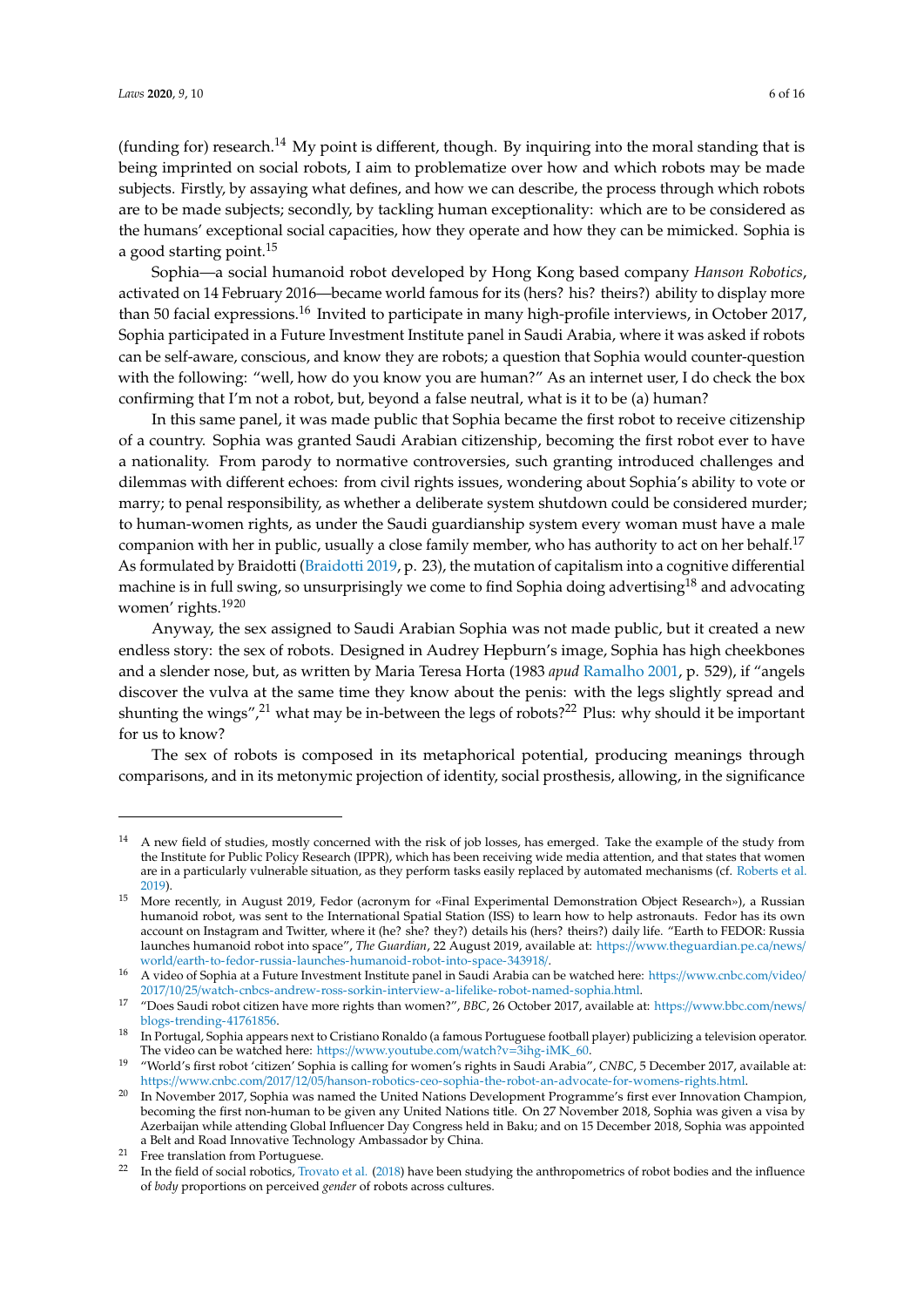attributed to it and by the manners it is performed (the Butlerian performativity), to reveal and inscribe an understanding and imagination of the world. An understanding and an imagination that emerges in the literature about robots and human interaction (from science fiction<sup>23</sup> to speculative science), which in turn is profoundly shaped by a structurally binary conceptualization (being 'good and evil', 'nature and culture', 'reason and emotion', 'male and female' some of the classic examples). It is thus in the apparent inescapability of this binary structure that sexual ambiguity can only result in total *disidentity* [\(Ramalho](#page-15-4) [2001,](#page-15-4) p. 530). Moreover, the expectation boosted by the evolutionary technological process that toys, computer programs, or robots will exhibit signs of life, "even an artificial form of life, is a significant step toward the acceptance of such forms as real" [\(Levy](#page-15-7) [2007,](#page-15-7) p. 9). An expectation deeply sponsored and inspired by science fiction, $24$  which has provided new models for experimental politics, pedagogies, communities, and relations.

The movie *Her*, a 2013 American science-fiction romantic drama film written, directed, and produced by Spike Jonze, is an example of how, by ascribing feelings to robots, the notion of relationships is challenged. *Her* depicts the growing intimacy in the interaction between human and technological infrastructures, forcing the questions: can human beings have an authentic relationship with an inhuman entity? And can artificially intelligent entities become human or some hybrid form thereof?

In the movie, Theodore Twombly (played by Joaquin Phoenix), a lonely and introverted character, purchases an operating system (OS) that includes a virtual assistant with artificial intelligence, designed to adapt and evolve. Theodore and Samantha, a name chosen by the OS itself voiced by Scarlett Johansson,<sup>25</sup> bond over their discussions about love and life, evolving into an eventual love for each other. The romantic component of the movie is encapsulated within the theme of identity: Theodore represents a futuristic *Everyman*, enshrouded and infused by technology; Samantha a possible Speculative-Feminist rewriting of Victor Frankenstein's creature (Mary Shelley' novel) that ends up annihilating itself.

From the dematerialization of human bodies to the counter-materialization of digital bodies, *Her* portrays the conceptual implications of human interactions with technology/social robotics, namely through attributing moral standing and feelings to robot-technology, and finds philosophical resonance about the ability to affect and to be affected in Baruch Spinoza [\(Spinoza](#page-15-8) [1994\)](#page-15-8), one of the most popular and inspiring authors of posthuman epistemology. It also illustrates Johanna Seibt's [\(Seibt](#page-15-9) [2018\)](#page-15-9) argument that currently robotic capacities are being described metaphorically, using the intentionalist vocabulary of human actions and social interactions, such as love, jealousy, desire, aspiration of fidelity, or even think or form new concepts, *as if* Samantha was a person.

Here and elsewhere, the preposition *as-if* is presented as the 'as-if' of fictionality and pretend-play, which has motivated ethical criticism of social robotics as engaging humans in inauthentic social relations. However, fictionalist interpretations of the sociality in human–robot interactions are incoherent; social relations cannot be 'fictionalized'—I cannot treat an item *as if* it were a person since the performance of such a social action is constitutive for its realization [ . . . ]. Rather, the de-realization in question should be understood as the *as-if* of simulation, where simulation is a similarity relation on processes; the latter can be used fairly straightforwardly for the definition of a fine-grained classificatory framework for simulated social interactions and associated degrees and types of sociality allowing for asymmetric (non-reciprocal) distributions of capacities among interaction partners [ . . . ]. This switch from the 'as-if' of fictionality to the 'as-if' of simulation—which fundamentally changes the premises for

<sup>&</sup>lt;sup>23</sup> Cf. "Posthuman Desire in Robotics and Science Fiction", by Sophie Wennerscheid [\(Wennerscheid](#page-15-10) [2018\)](#page-15-10).

 $24$  The idea of endowing the robots with emotions, feelings, and the ability to fall in love dates back to Karel Capek and his 1921 play *Rossum's Universal Robots*.

 $25$  Regarding the voice of virtual assistant, which is a remarked question in the movie, project Q, designed by Virtue Nordics, created a *genderless* voice assistant. More information can be found at: https://[www.youtube.com](https://www.youtube.com/watch?v=jasEIteA3Ag)/watch?v=jasEIteA3Ag and http://[www.genderlessvoice.com](http://www.genderlessvoice.com/)/.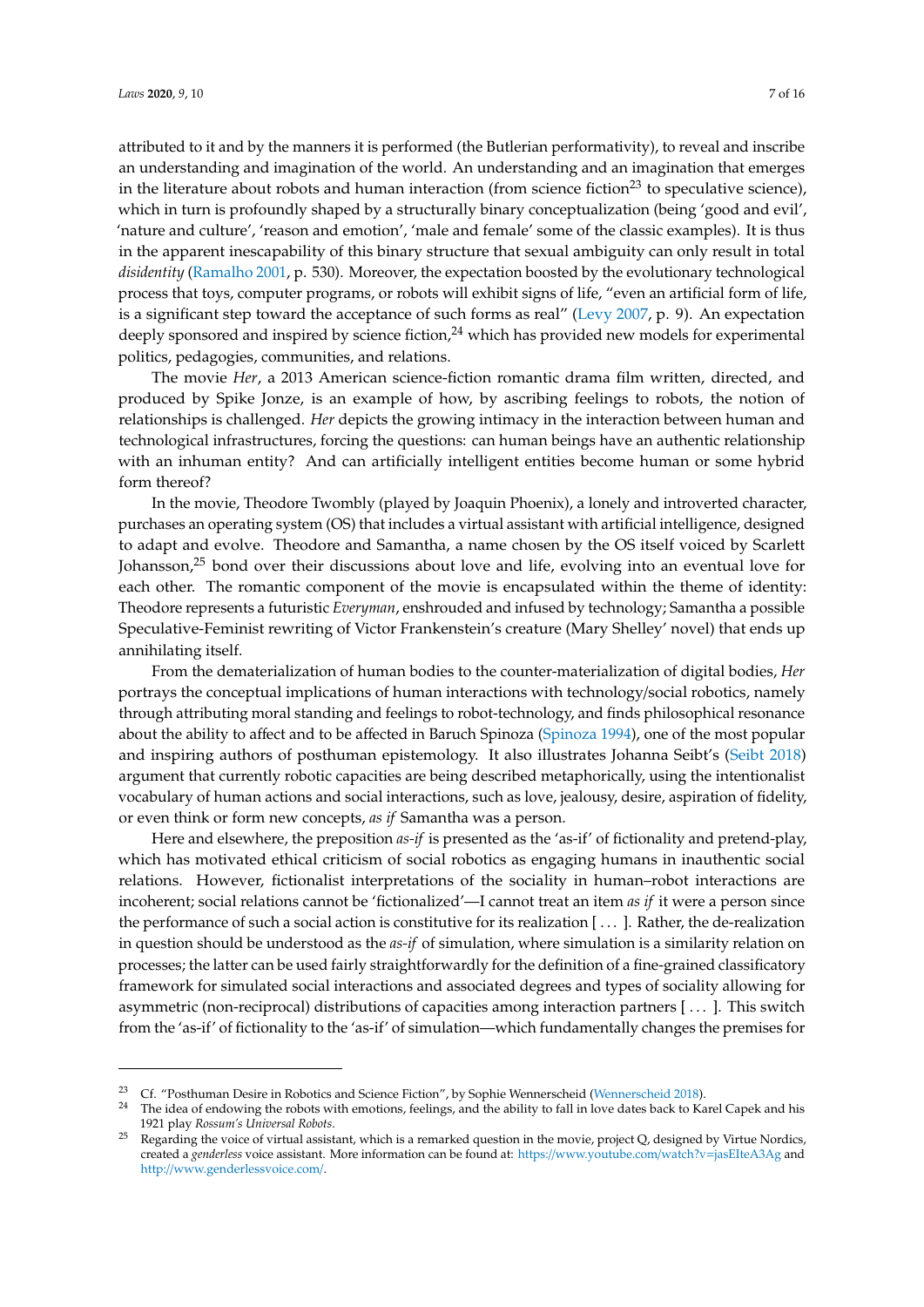an ethical evaluation of human–robot interaction—is the cornerstone for a comprehensive descriptive framework for the interdisciplinary field of HRI [human–robot interaction studies] [\(Seibt](#page-15-9) [2018,](#page-15-9) p. 392).

This switch from the 'as-if' of fictionality (ascribing feelings to robots) to the 'as-if' of simulation (behaviour patterns as though it has feelings) is a key point within this field. For example, the primary object of human–robot interaction studies is not how "a human playfully pretends to perform a social action towards a robot" but how "a robot simulates the performance of a social action towards a human".<sup>26</sup> As argued by [Levy](#page-15-7) [\(2007\)](#page-15-7), when robots simulate human experiences, such as the one of lovers—namely with behaviour patterns that back them up, either by saying things such as "I love you" or like in the case of *Her* by showing jealously and willingness to please and to correspond –, the perception *of* them will influence the emotional attachment *to* them. It is this emotional attachment that allows robots' feelings to be accepted as true.

In any case, my point here is not to equate or approximate authenticity, either in human performance or in robot simulation, but to question the modes of production of both relevance and truth of authenticity (how can it be verified?); and to consider whether it is very different from the general human–human interaction. We might consider the modes of production (and programming) of truth, for instance, by summoning the symbolic function of ideology in the government of subjects within and through the ideological state apparatuses, as theorized by Louis Althusser (of religion, educational institutions or family, for example). As such, ideology and the ideological state apparatuses may be regarded as social programming devices or indoctrination devices that (aim to) inculcate ways of seeing and evaluating things; or as institutional algorithms that set human action and interaction as instructions and commands. In this sense, both humans and robots might be figured as running through operating systems, whence they attribute meaning and act accordingly.

Although from a distinct interpretive and analytical framework, David Levy establishes the same line of argument:

Some would argue that robot emotions couldn't be "real" because they have been designed and programmed into the robots. But is this very different from how emotions work in people? We have hormones, we have neurons, and we are "wired" in a way that creates our emotions. Robots will merely be wired differently, with electronics and software replacing hormones and neurons. But the results will be very similar, if not indistinguishable.

#### [\(Levy](#page-15-7) [2007,](#page-15-7) p. 122)

Indistinguishable, or not, the disputes around authenticity and uniqueness—either by equating ideological structural programming or neuronal-hormonal programming in the meaning production of the self and the world—tend to reveal more about the subject searching for it (assumptions, objectives and methods) than of the object sought.

Following the argument thread that social relations cannot be 'fictionalized', once the performance of such a social action is constitutive of its realization, let me introduce another example: *Lars and the Real Girl*, a 2007 comedy–drama film written by Nancy Oliver and directed by Craig Gillespie. Lars Lindstrom (played by Ryan Gosling), a sweet but socially awkward young man, living in a small village, ordered an anatomically correct sex doll, a "RealDoll", that he introduces to his family and community as his girlfriend, named Bianca, a wheelchair-mobile missionary of Brazilian and Danish descent. In the movie, his family and community will adhere to what is understood as a delusion fantasy, and will treat Bianca *as a real person*. Thus, Bianca will be seen by the family doctor, will frequent the church, the hairdresser, and all public events. Eventually, Lars will announce that Bianca is sick and unresponsive, and after an ambulance rushes her to the hospital, she comes back home

<sup>26</sup> Regardless of, according to Seibt [\(Seibt](#page-15-9) [2018\)](#page-15-9), the epistemic potential of the descriptions and discourses about properties of fictional characters and discourse about robotic capacities formulated with fictionality or the heuristic derealization operator "as-if".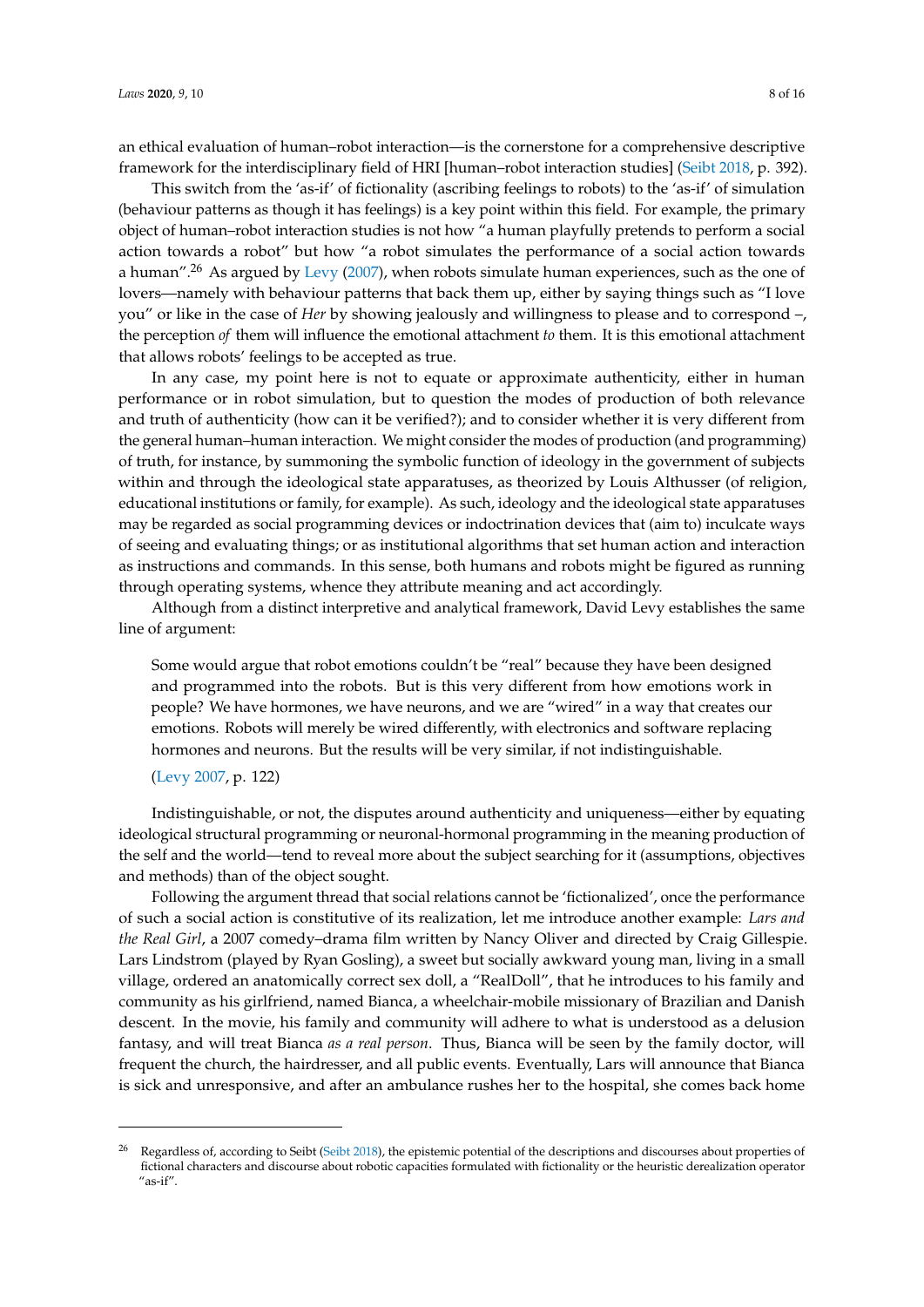with a reserved prognosis. Bianca receives visits and flowers, and, soon after, while standing by a lake, Lars gives Bianca a very sad farewell kiss. Bianca is given a full-fledged funeral, well attended by the townspeople, and is buried in the local cemetery.

While the movie portrays the kindness and generosity of a community in a very uncommon manner, converging on the argument that relations cannot be fictionalized, and illustrating a possible scenario of *parasocial relationships* or *post-human kinship*, <sup>27</sup> or a remake of a tale of statue-love, such as the story of Pygmalion,<sup>28</sup> which can be found throughout classical antiquity (cf. [Ferguson](#page-14-11) [2010;](#page-14-11) [Smith](#page-15-11) [2013\)](#page-15-11), my point is to hold on to Bianca to map some old and new disputes around transactional sex, merchandisable intimacy, and *tamagotchization* of care.

If Bianca was a real-size doll and Samantha a *female* artificial intelligence, a new generation of robotics is combining them both into an artificially intelligent "RealDoll" sex robot. As announced on the RealDollX website: "Goodbye loneliness! With RealDollX you can create and customize your own AI driven virtual RealDoll using cutting edge technology, and take her with you wherever you go".<sup>29</sup> Constantly surpassing their level of realism, sex robots have increasingly resembled humans in height, weight, anatomy (including genitalia), body temperature, and skin—a synthetic skin with electronic sensors that allows them to react to touch and even to lubricate. Plus, the components of Artificial Intelligence have been enhanced, allowing these robots to establish and maintain conversations, to display a chosen personality profile, and to share common interests with the user; and even to develop seduction techniques, such as whispering.<sup>30</sup> Commercialized by the US company *Abyss Creations*, these hyperrealist robots cost around 13,000  $\varepsilon$ .<sup>31</sup>

#### **4. Sex(y)-Robots**

The growing interest, research, and investment in *sextech* are both product and producer of several dilemmas that surround it: from cybersecurity, *sextorsion*, responsible robotics, robots that resemble children, animals, or celebrities, to asymmetrical affection and robotic consenting. Concerning cybersecurity and *sextorsion*, some research has been alerting to the possibility of robots becoming surveillance machines, through ransomware—a type of malicious software designed to block access to a computer system until a sum of money is paid (cf. [Apa and Cerrudo](#page-14-12) [2018\)](#page-14-12);<sup>32</sup> illegal capture of videos and sounds, especially in intimate encounters that can be used by hackers to blackmail the users; or through the possibility of remotely operating a nice little robot to hurt humans (this one comprising the discussion around responsible robotics<sup>33</sup>). My point here, though, is to focus on the ethical and/or legal dimensions entailed in the anthropomorphic attitude towards sex technologies, in and from which is anticipated or projected a possibility of humanity, of recreating humanity through convincing

<sup>27</sup> The vast psychological and anthropological literature on kinship has been articulating the configurations and boundaries between humans and machines, either within the discipline of 'cyborg anthropology', inspired in Donna Haraway construct of the cyborg—from its first conceptualization in 1992 (cf. [Downey et al.](#page-14-13) [1995\)](#page-14-13) to Amber Case success 'The Illustrated Dictionary of Cyborg Anthropology' [\(Case](#page-14-14) [2014\)](#page-14-14); or from a mental health and therapeutic benefits perspective (loneliness, depression, anxiety)—e.g., [Langcaster-James and Bentley](#page-14-15) [\(2018\)](#page-14-15).

<sup>28</sup> The story of Pygmalion is part of Ovid's epic poem *Metamorphoses*. In Ovid's narrative, Pygmalion was a Cypriot sculptor who fell in love with a sculpture he carved. He prays to goddess Aphrodite to bring the sculpture to life. Aphrodite grants his wish, and Pygmalion and Galathea lived happily ever after.

<sup>29</sup> RealDollX website: https://[www.realdollx.ai](https://www.realdollx.ai/)/.

Affective communication is being explored through "affective computing", which involves robots' ability to recognize emotional expressions, by measuring physiological indicators of emotion, such as heart rate or blood pressure (cf. [Picard](#page-15-12) [2003\)](#page-15-12).

<sup>31</sup> "Hello Harmony: RealDoll sex robots with 'X-Mode' ship in September", available at: https://[www.cnet.com](https://www.cnet.com/news/realdoll-sex-robots-with-x-mode-from-abyss-creations-ship-in-september/)/news/realdoll[sex-robots-with-x-mode-from-abyss-creations-ship-in-september](https://www.cnet.com/news/realdoll-sex-robots-with-x-mode-from-abyss-creations-ship-in-september/)/. After Harmony, Harmony 3.0 came to have a Tinder account, migrating in the meanwhile to Instagram. "The race to build the world's first sex robot", *The Guardian*, 27 April 2017, available at: https://www.theguardian.com/technology/2017/apr/27/[race-to-build-world-first-sex-robot.](https://www.theguardian.com/technology/2017/apr/27/race-to-build-world-first-sex-robot)

<sup>32</sup> Cf. "Robots want Bitcoins Too!", by Lucas Apa and Cesar Cerrudo [\(Apa and Cerrudo](#page-14-12) [2018\)](#page-14-12), available at: [https:](https://ioactive.com/robots-want-bitcoins-too/) //ioactive.com/[robots-want-bitcoins-too](https://ioactive.com/robots-want-bitcoins-too/)/.

<sup>33</sup> On this matter, Foundation for Responsible Robotics launch, in 2017, a report entitled "Our Sexual Future with Robots", which can be accessed at: https://responsiblerobotics.org/2017/07/05/[frr-report-our-sexual-future-with-robots](https://responsiblerobotics.org/2017/07/05/frr-report-our-sexual-future-with-robots/)/.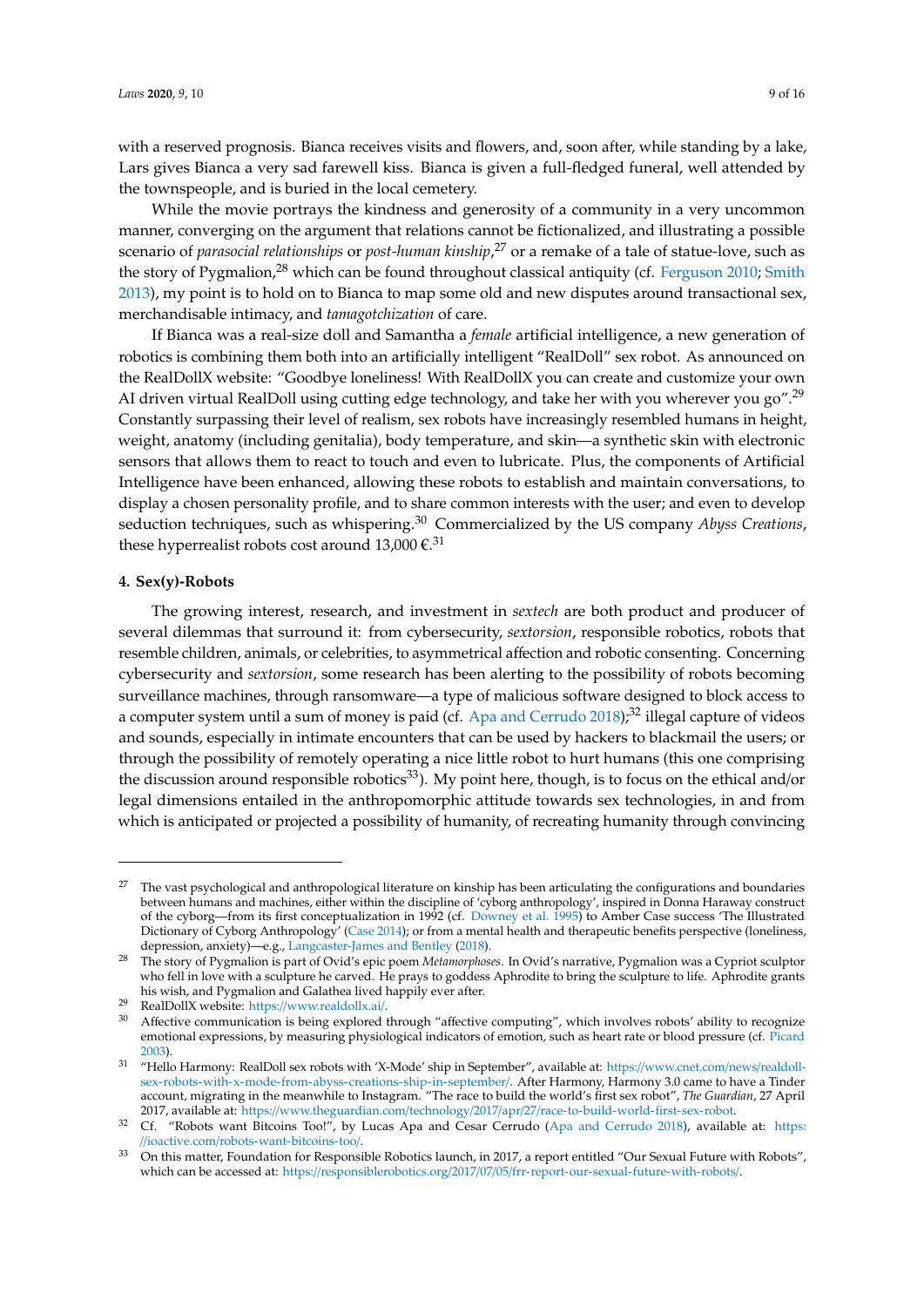replicas; and, from the claim of robots as a technology of the orgasm or of robots as beings, to question its implications concerning the legal invocation, expression, and regulation (of sexuality) of the subjects.

But, first of all: what is this thing I have been calling sex-robots (or sex technology)? Not surprisingly, the intuitiveness and tautology that characterize the normative approaches to sexuality $34$ (conceived, regulated, and protected as a separate sphere of life) surface in *sextech* and sex-robots domains. As Francis X. Shen [\(Shen](#page-15-13) [2019\)](#page-15-13)<sup>35</sup> pointed out, there is no universally accepted definition of a sex-robot. This question is as important as the growing moral panic associated with it; and it is fundamental when it is in the sights of state regulation. According to Shen, the primary conundrum is how to distinguish between a sex-robot and a sexy robot: just because a robot is attractive to a human and can provide sexual gratification, does it deserve the label «sex-robot»?

It's tempting to define them as legislatures do sex toys, by focusing on their primary use. In Alabama, the only state that still has an outright ban on the sale of sex toys, the government targets devices "primarily for the stimulation of human genital organs." The problem with applying this definition to sex robots is that the latter increasingly provide much more than sex. Sex robots are not just dolls with a microchip. They will use self-learning algorithms to engage their partner's emotions. [...] Humans, of course, can navigate both sexual and nonsexual contexts adeptly. What if a robot can do the same? How do we conceptualize and govern a robot that can switch from "play with kids" mode during the day to "play with adults" mode at night?

# [\(Shen](#page-15-13) [2019\)](#page-15-13)

How do we conceptualize and govern the erotic economy? Through its intention; its reception; its naming? Would it be different if, as Mitchell Langcaster-James and Gillian Bentley [\(Langcaster-James](#page-14-15) [and Bentley](#page-14-15) [2018\)](#page-14-15) suggested, they were named 'allodoll' (allo, a prefixed form of 'other', that according to the authors more accurately reflect the broader, non-sexual scope of the relationships)? Plus, do we have to? For what purposes? And how should or could erotic economy be governed? Under the epitome of obscenity? Of perversion? In addition, where and how are the boundaries between sexual and care to be defined? Are care-robots, for elderly or disabled persons, above suspicion? Elder-care-robots, in particular, are increasingly becoming objects of empathy (and have much contributed to the success, i.e., funding, of medical humanities), but what about *childlike* robots? Similarly to *adultlike* sex-robots or sex-dolls, where users report to brush the hair, dress, and to sit it (her? him? them?) at the dinner table and in the sofa in front of  $\rm{TV}^{36}$  childlike robots have occupied the place of tamagotchis: from baby-like robots for parental training, to surrogate siblings for children,<sup>37</sup> to surrogate–partner therapy, including therapeutic use for treatment of *paedophiles*.

Concerning this last function, if fantasy criminalization and pathological subject rehabilitation—grounded on a subjectivation protocol based on the notions of guilt, remorse or regret, revised in the work of Tiago Ribeiro (e.g., [Ribeiro](#page-15-14) [2018\)](#page-15-14), are in line with the ideas proposed by *therapeutic jurisprudence*, the use of childlike sex-dolls has been discussed within the therapies developed for *paedophiles*. Its use, as a means to prevent first offences or recidivism, has led to severe disagreements: from the beliefs that expressing and accomplishing (sexual) desires with a childlike

<sup>&</sup>lt;sup>34</sup> What is sexual in sexual harassment is one of the questions I struggled with on my PhD thesis, in Feminists Studies (University of Coimbra), titled "The normative expression of harassment: socio-legal approaches to sexuality".

<sup>&</sup>lt;sup>35</sup> "Sex robots are here, but laws aren't keeping up with the ethical and privacy issues they raise", available at: https://theconversation.com/[sex-robots-are-here-but-laws-arent-keeping-up-with-the-ethical-and-privacy-issues-they](https://theconversation.com/sex-robots-are-here-but-laws-arent-keeping-up-with-the-ethical-and-privacy-issues-they-raise-109852)[raise-109852.](https://theconversation.com/sex-robots-are-here-but-laws-arent-keeping-up-with-the-ethical-and-privacy-issues-they-raise-109852)

<sup>36</sup> In the exploratory study conducted by Mitchell Langcaster-James and Gillian R Bentley [\(Langcaster-James and Bentley](#page-14-15) [2018\)](#page-14-15) on the motivations and experiences of those who purchase and use sex dolls, the authors highlight the high prevalence of non-sexual, post-human companionship dynamics between dolls and their owners.

<sup>37</sup> In January 2019, Sophia had a sibling: little Sophia, designed as an educational companion to help kids learn how to code. Available at: https://www.designboom.com/technology/[sophia-the-robot-sister-little-sophia-01-31-2019](https://www.designboom.com/technology/sophia-the-robot-sister-little-sophia-01-31-2019/)/.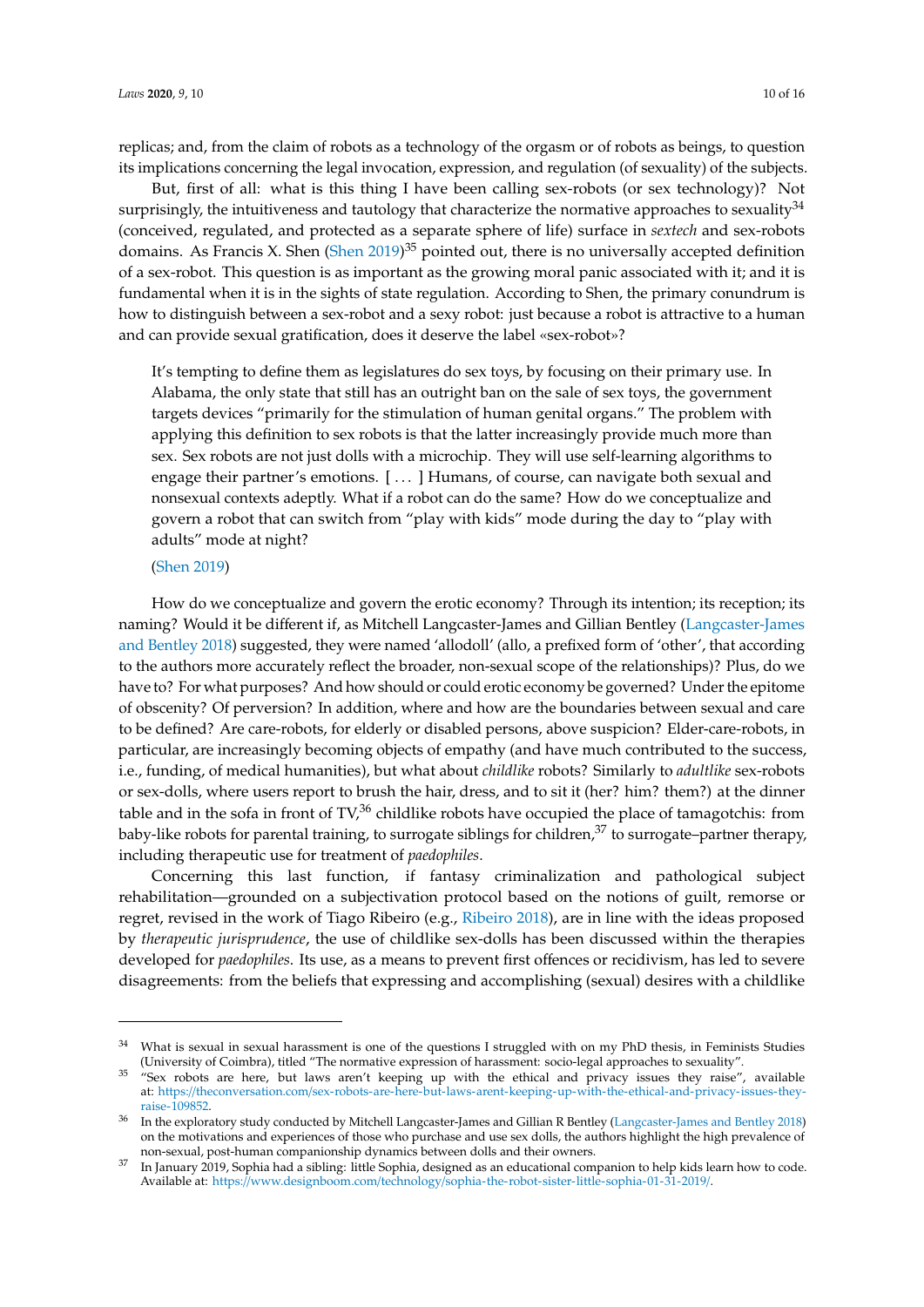sex-robot would satiate users (to the point they would not need to hunt children);<sup>38</sup> to the beliefs that it would encourage, reinforce, and normalize sexual encounters with children.<sup>39</sup>

Still, according to Shen [\(Shen](#page-15-13) [2019\)](#page-15-13), although it is not clear whether anyone in the U.S. already owns a childlike sex robot, its possibility prompted a bipartisan House bill, the Curbing Realistic Exploitative Electronic Pedophilic Robots Act, or CREEPER. Introduced in 2017, it passed unanimously six months later. Perhaps someday, continues Shen, sex-robots will become sentient, but, for now, they are products: "Childlike sex robots are robots, not humans. Like virtual child pornography, the development of a childlike sex robot does not require interaction with any children". In Portugal, pornographic material with a realistic representation of underage individuals is a typified crime (since 2007), even though there is no children involved (thus, no victim). Analogously, one could also argue that childlike sex robots may have serious detrimental effects that compel state action.<sup>40</sup>

As a technology of the orgasm, sex-robots have been the target of abolitionist campaigns<sup>41</sup> that resort to the traditional arguments of objectification and commodification of women's bodies, to arguments over social isolation and related intimacy problems, and to arguments regarding possible therapy (mis)uses and their potential nexus with sexual crimes. As a *quasi-being*, humanoid sex-robots, or *sexbots*, have been instigating disputes around morality and authenticity of emotions and ultimately the right to choose. It is to this last dimension that I will now turn to.

## **5. Manufacturing Sentience**

Having robots take on the role of partner in relationships with human beings is, according to [Levy](#page-15-7) [\(2007\)](#page-15-7), a natural continuation of the trend in robotics research and development—a process that has already passed through various stages, from industrial robots, to service robots, to virtual pets, to companion and caregiver robots for the elderly. The current stage comprises "the design and construction of partner robots, sufficiently humanlike and sufficiently appealing in various ways to be considered as our true partners" [\(Levy](#page-15-7) [2007,](#page-15-7) p. 304). During the past few years, neurorobotics is testing the limits of a reimagined version of the story of Pygmalion, by attempting to manufacture consciousness, and thus subjectivity. Combining biological components with robotic design, Lovotics<sup>42</sup> operates through three modules: an artificial endocrine system (based on physiology of love), a probabilistic love assembly (based on psychology of love) and an affective state transition (based on emotions).<sup>43</sup>

<sup>38</sup> "Paedophiles 'could be prescribed child sex dolls' to prevent real attacks, says therapist", *Independent*, 2 August 2017, available at: https://www.independent.co.uk/news/uk/home-news/[paedophiles-child-sex-dolls-prescription-stop-attacks](https://www.independent.co.uk/news/uk/home-news/paedophiles-child-sex-dolls-prescription-stop-attacks-child-protection-stopso-therapists-a7872911.html)[child-protection-stopso-therapists-a7872911.html;](https://www.independent.co.uk/news/uk/home-news/paedophiles-child-sex-dolls-prescription-stop-attacks-child-protection-stopso-therapists-a7872911.html) "Can Child Dolls Keep Paedophiles from Offending?", *The Atlantic*, 11 January 2016, available at: https://www.theatlantic.com/health/archive/2016/01/[can-child-dolls-keep-pedophiles-from](https://www.theatlantic.com/health/archive/2016/01/can-child-dolls-keep-pedophiles-from-offending/423324/)off[ending](https://www.theatlantic.com/health/archive/2016/01/can-child-dolls-keep-pedophiles-from-offending/423324/)/423324/; "Paedophiles buying lifelike child sex dolls to 'save children from sexual abuse'", *Express*, 15 January 2016, available at: https://www.express.co.uk/news/world/634996/[Paedophiles-buying-lifelike-child-sex-dolls-to-save-children](https://www.express.co.uk/news/world/634996/Paedophiles-buying-lifelike-child-sex-dolls-to-save-children-from-sexual-abuse)[from-sexual-abuse.](https://www.express.co.uk/news/world/634996/Paedophiles-buying-lifelike-child-sex-dolls-to-save-children-from-sexual-abuse)

<sup>39</sup> "Sick sex dolls that look like children - and the paedophiles who pay £6000 to import them into the UK", *Mirror*, 23 December 2017, available at: https://www.mirror.co.uk/news/uk-news/[sick-sex-dolls-look-like-11745759.](https://www.mirror.co.uk/news/uk-news/sick-sex-dolls-look-like-11745759)

<sup>40</sup> A curious note: in many ban claims, on the pictures portraying childlike dolls or robots, the pictures of the body are pixelated. "'THIS ISN'T RIGHT' Sex robots looking like CHILDREN openly on sale in China as companies make them small enough to carry, expert warns", the Sun, 7 November 2018, available at: https://www.thesun.co.uk/news/7679813/[sex-robots-look-like](https://www.thesun.co.uk/news/7679813/sex-robots-look-like-children-china/)[children-china](https://www.thesun.co.uk/news/7679813/sex-robots-look-like-children-china/)/.

<sup>&</sup>lt;sup>41</sup> For example, Kathleen Richardson's campaign against sex-robots, which has reached considerable international visibility, takes the exploitation and violence arguments against prostitution and argues that the development of sex-robots not only fosters the objectification of women and children, as it reinforces the co-existing sex trade demands. Richardson's campaign against sex-robots can be find at: https://[campaignagainstsexrobots.org](https://campaignagainstsexrobots.org/)/. Recovering the barricades of *Sex Wars*, [Kubes](#page-14-16) [\(2019\)](#page-14-16) points out how the feminist critique (and the repeated calls for a complete ban) on sex robots "finds itself in the odd neighbourhood of anti-feminist conservatives arguing strongly in favour of restricted sexual morals" [\(Kubes](#page-14-16) [2019,](#page-14-16) p. 225). In her essay, Kubes presents what she understands as "a feminist alternative to the outright rejection of sex robot and robot sex" [\(Kubes](#page-14-16) [2019,](#page-14-16) p. 225), "thus contributing to a sex-positive utopian future" [\(Kubes](#page-14-16) [2019,](#page-14-16) p. 224).

<sup>42</sup> Lovotics refers to the research on the human-to-robot relationship. David Levy, Adrian David Cheok, and Hooman Samani are some of the most prominent names in this field of study.

<sup>43</sup> Lovotics platform: http://[www.lovotics.com](http://www.lovotics.com/)/.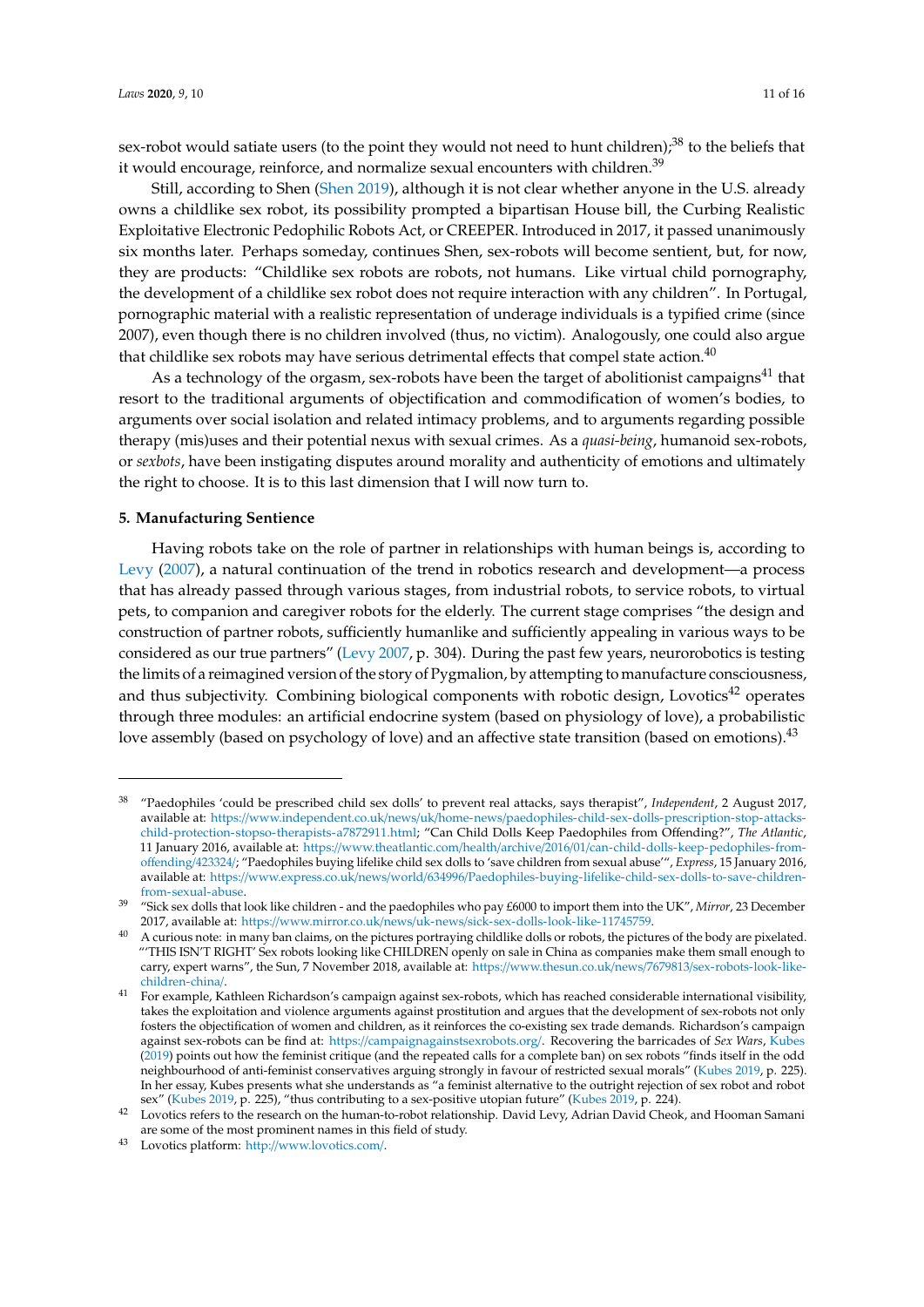Trying to recreate human sexual attraction and mate selection, neurorobotics reduces the subjects and the social world to its epistemic lens and framework and entitles, outlines, standardizes, and

mimics the animality of humans as a way to humanize robotics, by inscribing a virtual pheromone system in robotics—and here lays the great epistemic schizophrenia: the self-determination sovereignty (identity as a device of power and knowledge) is being accompanied by a renewed emphasis on biological evidence that reduces to (*sex*) hormones (and other neurochemicals) the understanding and the fabrication of the truth of subjects, subjectivities, and interactions.<sup>44</sup> Moreover, the faith in scientific progress has inspired much of the debate over the legal, ethical, and design implications of sexbots.

Concerning design implications, hormones and its impact and influence as a subject's subjectivity generator are currently the *king of the party*. [Mackenzie](#page-15-15) [\(2018\)](#page-15-15), among other authors, starts from the apprehended human cognitive-affective neural architecture<sup>45</sup> to advocate that "balance [between oxytocin and vasopressin and between oxytocin and testosterone] in robotic equivalents is a crucial, albeit challenging enterprise when designing intimate sexual companions for humans to promote harmonious relationships, ethical conduct, and psychological stability" [\(Mackenzie](#page-15-15) [2018,](#page-15-15) p. 78). It is precisely these possibilities and alleged equivalence of designing/falsifying chemistry/subjectivity that raises (and may eventually answer to) the legal and ethical problems. It is such equivalences that inspire legal and ethical implications such as the following: from the moment that techno-scientific work (biomimetic and biohybrid engineering) has mastered the creation of sentient, self-aware robots, including sexbots, whatever that means, robots will no longer be understood as things and, as such, the question will be centered on whether sexual intimacy is possible, lawful, and ethical between unequal sentient beings. As [Mackenzie](#page-15-15) [\(2018,](#page-15-15) P. 73) puts it: "humans as creators should have a duty to protect the interests of created *sentient* beings and to minimize their suffering, which should be enshrined in ethical, legal, and design regulation before becoming pre-empted by technological advances". This duty derives from the projection that humans—a certain anthropological conception of humans—will want to feel that the love they have for sexbots is reciprocal and unique; and that sexbots "will possess the autonomy to choose whether to love us or not, self-awareness and subjectivity" [\(Mackenzie](#page-15-15) [2018,](#page-15-15) p. 74).

[Rousi](#page-15-16) [\(2018\)](#page-15-16), drawing on a hypothetical future scenario in which robots actually possess their own emotions, and the ability to love, adds a dilemma (a simultaneous fear and fascination known as the Frankenstein Syndrome): what if, in that speculative plan, robots "have the right to express their own free will and exercise their powers of life and love partner selection" [\(Rousi](#page-15-16) [2018,](#page-15-16) p. 45) and prefer other robots over humans? "[...] how to maintain the interest of the robot?" [\(Rousi](#page-15-16) [2018,](#page-15-16) p. 48). From the responsibility of creating free will, to the risks of creating free will, *will humans be afraid that robots will laugh at them; while robots will be afraid that humans will shut them down?* (a Margaret Atwood quote wordplay).

From free will to consenting is a short distance, and regarding consenting we can leave the speculative plane, when *Science* is able to create sentience, thus emotions (love, sorrow, lust, etc.). In the end of 2017, during an *Ars Electronica* event in Austria, Samantha, a sex-robot created by Sergi Santos, was molested and seriously damaged by some attendees. This incident made Sergi Santos take the decision of allowing sex-robots to decline sex, namely if the user is aggressive.<sup>46</sup> This

<sup>44</sup> On this matter, take the notions of the body as a laboratory, introduced by [Preciado](#page-15-1) [\(2008\)](#page-15-1) in *Testo Junkie*. Combining auto-political fiction, auto-theory, and body-essay, *Testo Junkie* describes a protocol of voluntary intoxication based on synthetic testosterone. This bodily experimentation, which allows Preciado the fiction of being a *sexual-hacker* or a *sex-pirate*, is presented as a means of renewing the sense of the self. "Preciado's porno-political fictions of the body" will be shortly published in *Revista Estudos Feministas* [\(Oliveira\)](#page-15-17).

 $45$  This cognitive-affective neural architecture is based, namely, (i) on the premise that "[t]he balance between oxytocin and vasopressin may prove particularly productive in designing sexbots, as in some, though not all, mammalian species, it determines monogamy or non-monogamy in pair bonds" [\(Mackenzie](#page-15-15) [2018,](#page-15-15) p. 78); and (ii) on the premise of an appropriate balance of oxytocin and testosterone to prevent maladaptive human social functioning.

<sup>46</sup> How he would do that, it has not become clear; whether through awareness of its material integrity, or the incorporation of a typified and combinatorial repertoire of words and behaviors.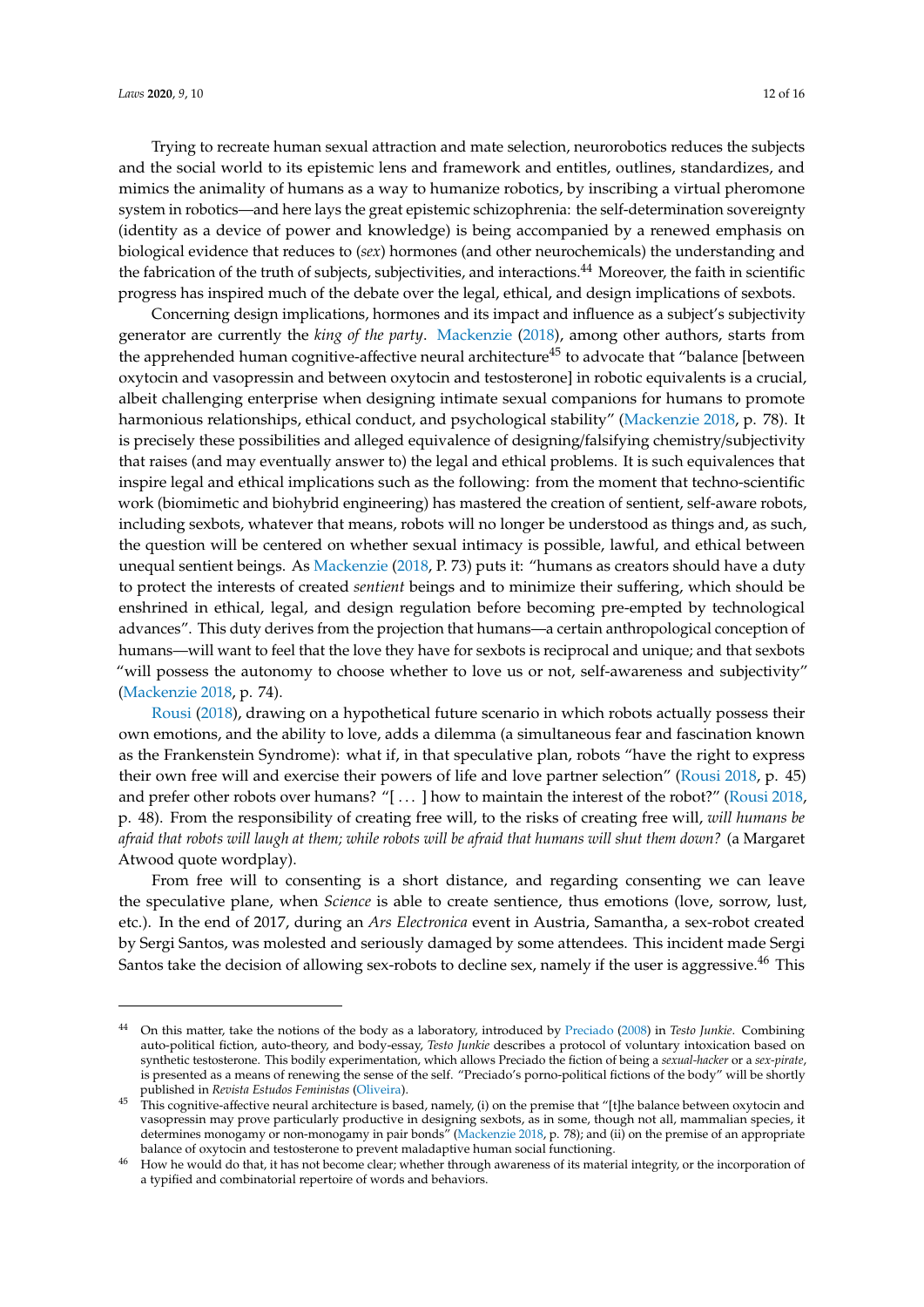opened a new discussion on ethics and reciprocity. If, as announced by [Levy](#page-15-7) [\(2007\)](#page-15-7), it is a matter of time—according to Levy, fifty years—for weddings (or a formal contract) between humans and robots to be allowed (in some countries, at least), how can this reciprocity to be acknowledged and assured? Well, if we take this question seriously, then why not to expand this concern to other areas of robotics technology? How can we be sure that the vacuum cleaner accepts to vacuum the dust? Or the stereo system to listen to reggaeton? To what extent the anthropomorphisation of robotics is the criterion to acknowledge its possibility of humanity? Of self-awareness or sentience? Or sex is the criterion for ethical duties? What about the ethical duty to pay a salary to elder-care-robots or other about-to-come sentient entities? When did it stop being about humans and robots' capacity to satisfy all their needs? About "great sex on tap for everyone, 24/7", as announced by [Levy](#page-15-7) [\(2007\)](#page-15-7) at the very end of his *Love and Sex with Robots*?

From digital citizenship, to *digisexuality*, to new wars on terror, tamagotchization of intimacy or care one can see where the barricades will form over what is anticipated, rendered, and protected as sexual. One last example on this concerns the use of robots for health and biomedical progresses. Let me introduce you to Victoria: a human-patient simulator who gives birth to a baby-robot, complete with a heartbeat.<sup>47</sup> With silicone skin and flexible members, Victoria bleeds, has blood pressure, contractions, and responds to 200 commonly used drugs. Victoria is used to practise doctor–patient communication, childbirth maneuvers, and postpartum haemorrhages. What about consent? Can consenting to pregnancy be a question here, or should we think of Victoria as only a derivative of a CPR training manikin? On the other hand, does the correct anatomical genitalia make it (her?) a sex-robot or not? Maybe a potential sex-robot? Again, what makes a robot a sex-robot? Is it the materiality of the body-robot or the meaning attributed to it? And, in case of the latter, is it the meaning that is constitutively attributed to it as a her or as a him?<sup>48</sup> Considered from the perspective of a technology of the orgasm, does the question become instead not about the doll or the robot itself, but of what it indicates and reveals about the subject? And, in this case, is it a sex-doll or a sex-robot an indicator of the subject hazardousness? Whereas, from the perspective of a technology of manufacturing a projection of the human (humanoid), will it transform—or, in this game of mirrors, will it be endowed or allowed to transform—the anthropological conception of the human itself?

Maybe, after all, these are not even or-or propositions, and, by challenging the dominant ideas of what it implies to be human, it densifies the anthropocentric ideals of liberal humanism. A humanism that has assumed the sovereignty that was once delegated to a transcendent entity, god or gods, and which, by continuously producing itself and/through otherness, is claiming the credits for engendering, governing, and saving *its* self-proclaimed posthuman world.

## **6. Final Remarks**

If it is from the potential of metaphors that new ecophilosophical dimensions claim new forms of existence—creatures between worlds, cyborg, postsex, posthuman, and humanoid—and new forms of hyphenation, then it is important to understand whether metaphors produce transformation in experience, describe transformations in experience, or merely stage a transformation that, in these terms, does not even exist—or exists, but is irrelevant for this or other purposes.

The sequence of prefixes—post, neo, trans, inter, and eco—reveals, results, or competes (and probably all of the above) for the search for common references, denominators, and identities. Within a context of theory-fatigue (as theorized by [Braidotti](#page-14-17) [2013\)](#page-14-17), the productive synthesis of self and others [\(Braidotti](#page-14-17) [2013,](#page-14-17) p.  $2^{49}$ ) becomes a meme—a meme of «I»-identity-commodity;

<sup>&</sup>lt;sup>47</sup> "Pregnant Robot Gives Birth: Tech Meets Medicine", available at: https://[www.youtube.com](https://www.youtube.com/watch?v=25hqWUXcDdA)/watch?v=25hqWUXcDdA.<br><sup>48</sup> I understand the enistemic enistemological and semiotic operation of assigning sexual sense and meani

<sup>48</sup> I understand the epistemic, epistemological and semiotic operation of assigning sexual sense and meaning to robots as constitutive of the sex-regime, and as such the bionic representation of the feminine is anything but random or gratuitous. However, this is an issue to be explored in a future text.

<sup>49</sup> For a diagonal understanding on this matter, cf. Rosi Braidotti [\(Braidotti](#page-14-10) [2018\)](#page-14-10), "Posthuman Critical Theory".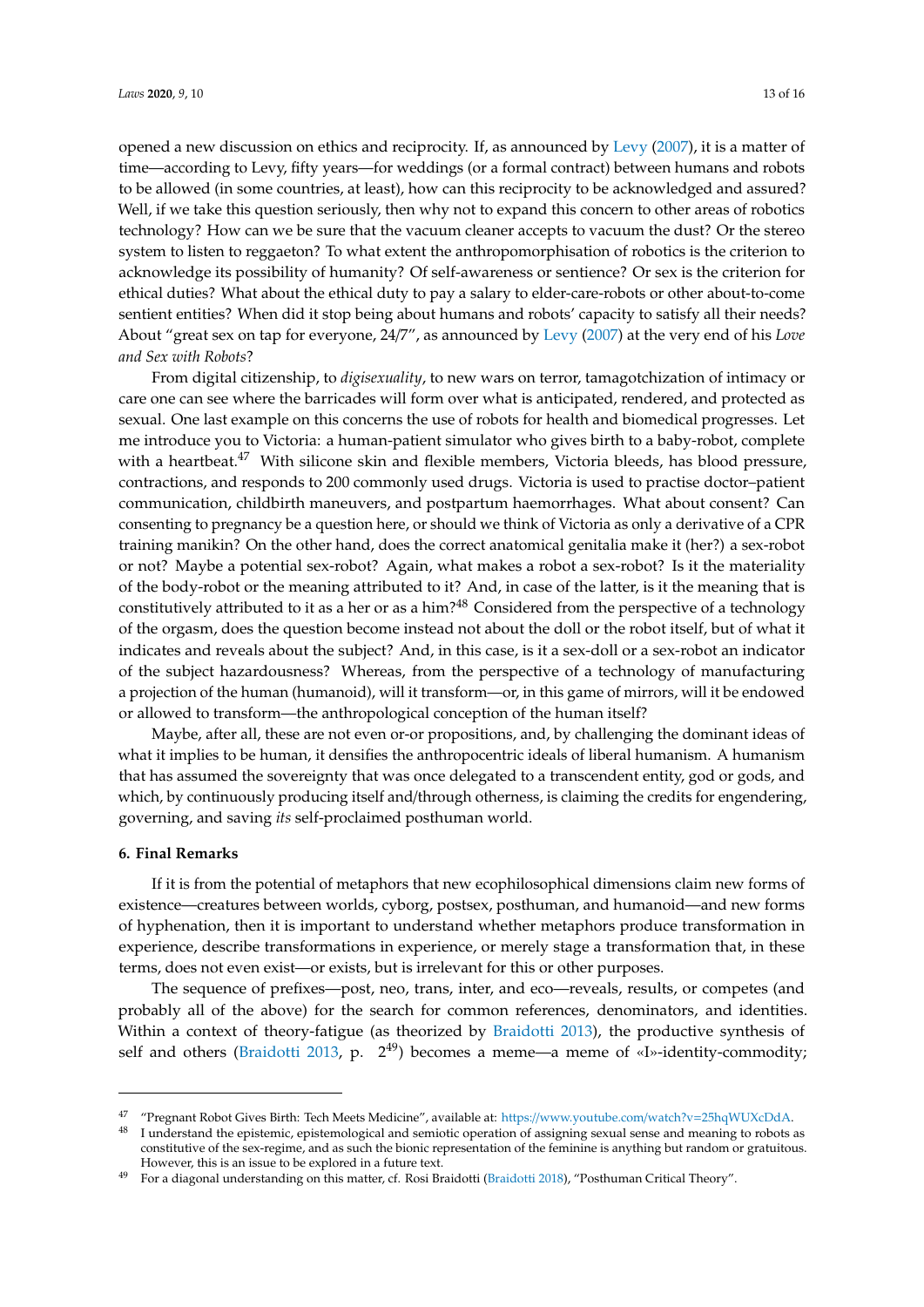«I»-means-of-production-of-the-self; «I»-meaning-producing-sign. The *memefication* of identity and the *metaphoricity* of theories to think the existence can be seen in formulations such as *human rights of animals* or *human rights of machines*; or of claims like Emile Ratelband's right to be young again; or Raphael Samuel's right not to be born; or Sophia's right to resign and emancipate itself (herself?) from the *Hanson Robotics* company or even the deliberate shutdown of Sophia to be considered murder; or 'androidism', coined by Anthony [Ferguson](#page-14-11) [\(2010\)](#page-14-11), as a robot-sexual orientation, $50$  or the legal claims to marry with a robot as anticipated and advertised in David Levy work.

Contemporary debates over the meanings of the subject and its legal modes of (auto-) signification and mediation (statal, organizational, interactional, identitarian) repeatedly lead to a certain sense of trouble; troubles that enlighten its problematic status and that result from the mismatch between its radical concreteness, positionality, and singularity and the legal method to devise and regulate abstractions. The cases presented in this essay put the subject in jeopardy both through its concreteness (to feel therefore to claim the right to be (young); or to exist therefore to claim the right not to have existed) and through its abstraction (the equivalence between nationality and (civil) existence; or to feel therefore to claim the right to be (human)).

Curiously, the features that subjects seem to have at their legal disposal converge with the features that are, at least for now, testing the boundaries of the legal recognition of robots as legal subjects (e.g., nationality, sex identification, marriage status). In this sense, not only anthropomorphism figures as the answer to the question of what defines which robots are to be made subjects, as it implies to have (and to be) what is understood as a pre-discursive truth of the human, a sex. Within the field, at least, the idea has become dominant that it is through sex-sentience that techno-scientific research anthropomorphizes silicone and microfibers and devises it as a real (and sentient) (human) being. It is therefore through this sex-sentience in the anthropomorphization of *things* and concepts that human exceptionalism is challenged (after all, what counts as human?)—and a person hazardousness is admeasured (eminently when it resembles or foresees any resemblance with children). At the same time, though, this reinforces anthropocentrism, by expounding the political act of the making of human and non-human *things*.

This tech-given *life* (a god-given drift) finds resonance in the expression and method of the law-given life (as the making of legal persons and legal non-persons). As theorized by David Delaney [\(Delaney](#page-14-18) [2016\)](#page-14-18), in an anthology on lively legalities, law animates the inanimate:

[...] *every* "thing" is always potentially a legal thing in so far as it is positionable within the signifying grids of property and sovereignty. The body is a legal thing, the uterus is a legal thing, the city is a legal thing, the ocean is a legal thing. Through the incorporation of things into the dynamic networks of social relations of power law could be understood as animating the inanimate.

[\(Delaney](#page-14-18) [2016,](#page-14-18) p. 216)

If, as Delaney continues, world is now a legal thing; life as such has become a legal thing, and potentially all inanimate are legally *animatable*; the subject, if it ever existed, is little more than a humanist hologram. As such, the postulate of posthuman as a figuration (as ascribed by [Braidotti](#page-14-19) [1991\)](#page-14-19), or a conceptual persona (according to [Deleuze and Guattari](#page-14-20) [1994\)](#page-14-20), translates a postconceptual condition into a legal postsubject. Thus, the dispute may be not in terms of acknowledging and expanding legal personality

The online community called iDollators is creating its own grammar: iDollator culture, technosexuals, robossexuals, robosexuality, Synthetik humans, and so forth. Davecat, one of the most visible iDollator, introduces himself as "a Synthetiks advocate": "What that means is that I try to promote the idea of artificial humans, whether they're life-sized Dolls or humanoid robots such as Gynoids and Androids, in a positive manner. I also often focus on how Synthetik humans can be valid and valuable partners for those of us Organiks who are open-minded enough to the possibilities of embracing technology, both figuratively and literally". An interview with Davecat can be found here: https://[futureofsex.net](https://futureofsex.net/robots/idollator-culture-inside-minds-men-love-dolls/)/robots/ [idollator-culture-inside-minds-men-love-dolls](https://futureofsex.net/robots/idollator-culture-inside-minds-men-love-dolls/)/.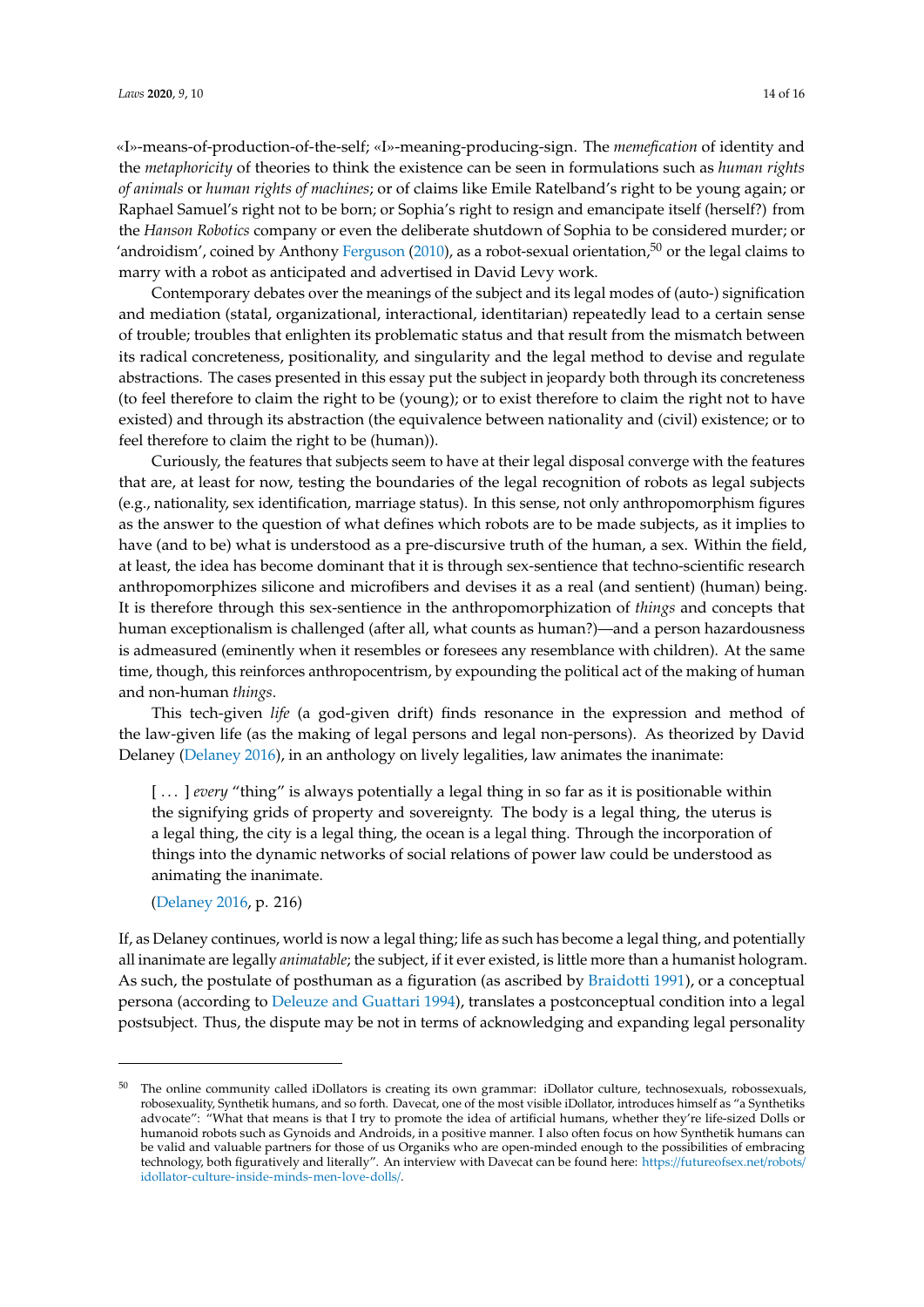to things, either robot, pet, river, or humanoid, but to hollow out the subject to the point of a relational legal thing. It may epitomize a kind of melancholia of unpayable ontological debts; a science fiction reverie of the abolition of the subject—surpassing xenofeminism, which syndicates an anti-naturalistic stance with techno-materialism and binary gender abolitionism; and multiple ecologies of knowledge and knowing subjects, such as cyborg, quasi-objects, hybridism, or the production of hybrid actors, theorized by [Haraway](#page-14-9) [\(1991\)](#page-14-9), [Latour](#page-15-18) [\(1993\)](#page-15-18), or [Gray](#page-14-21) [\(2002\)](#page-14-21). As Donna Haraway [\(Haraway](#page-14-22) [2016,](#page-14-22) p. 35) wrote: "[i]t matters what thought think thoughts, what knowledges know knowledges, what relations relate relations, what worlds world worlds, it matters what stories story stories". Paraphrasing Haraway, we could say: 'it matters what *subjects subject subjects*'; or, better still, it is a matter of (what are the) subjects subjecting subjects with which law is being challenged. Nevertheless, the impasse I end this essay with is this: what things *thing* things; and in this sense, it is a matter of legal things legal *thinging* legal things. This is, however, anything but a novelty: it is still a matter of cartography of power and knowledge.

**Funding:** This research received no external funding.

**Conflicts of Interest:** The author declares no conflict of interest.

#### **References**

<span id="page-14-12"></span><span id="page-14-1"></span>Althusser, Louis. 1970. Idéologie et appareils idéologiques d'État. (Notes pour une recherche). *La Pensée* 151: 3–38. Apa, Lucas, and Cesar Cerrudo. 2018. Robots want Bitcoins Too! *IOActive*. Available online: https://[ioactive.com](https://ioactive.com/robots-want-bitcoins-too/)/ [robots-want-bitcoins-too](https://ioactive.com/robots-want-bitcoins-too/)/ (accessed on 30 October 2019).

- <span id="page-14-4"></span>Baars, Grietje. 2019. Queer Cases Unmake Gendered Law, Or, Fucking Law's Gendering Function. *Australian Feminist Law Journal* 45: 15–62. [\[CrossRef\]](http://dx.doi.org/10.1080/13200968.2019.1667777)
- <span id="page-14-19"></span>Braidotti, Rosi. 1991. *Patterns of Dissonance: On Women in Contemporary French Philosophy*. Cambridge: Polity.

<span id="page-14-17"></span>Braidotti, Rosi. 2013. *The Posthuman*. Cambridge: Polity.

- <span id="page-14-10"></span>Braidotti, Rosi. 2018. Posthuman Critical Theory. In *Posthuman Glossary*. Edited by Rosi Bradotti and Maria Hlavajova. London: Bloomsburt Academic, pp. 339–42.
- <span id="page-14-7"></span>Braidotti, Rosi. 2019. *Posthuman Knowledge*. Cambridge: Polity Press.
- <span id="page-14-0"></span>Butler, Judith. 1990. *Gender Trouble. Feminism and the Subversion of Identity*. New York: Routledge.
- <span id="page-14-14"></span>Case, Amber. 2014. *The Illustrated Dictionary of Cyborg Anthropology*. Scotts Valley: CreateSpace Independent Publishing Platform.
- <span id="page-14-18"></span>Delaney, David. 2016. Lively ever after: Beyond the Cult of Immateriality. In *Animals, Biopolitics, Law. Lively Legalities*. Edited by Irus Braverman. New York: Routledge.

<span id="page-14-20"></span>Deleuze, Gilles, and Felix Guattari. 1994. *What is Philosophy?* New York: Columbia University Press.

<span id="page-14-13"></span>Downey, Gary Lee, Joseph Dumit, and Sarah Williams. 1995. Cyborg Anthropology. *Cultural Anthropology* 10: 264–69. [\[CrossRef\]](http://dx.doi.org/10.1525/can.1995.10.2.02a00060)

<span id="page-14-11"></span>Ferguson, Anthony. 2010. *The Sex Doll. A History*. London: McFarland & Company, Inc.

- <span id="page-14-2"></span>Fineman, Martha Albertson, and Nancy Sweet Thomadsen, eds. 1991. *At the Boundaries of Law. Feminism and Legal Theory*. New York: Routledge.
- <span id="page-14-6"></span>Foucault, Michel. 1982. The Subject and Power. *Critical Inquiry* 8: 777–95. [\[CrossRef\]](http://dx.doi.org/10.1086/448181)
- <span id="page-14-21"></span><span id="page-14-5"></span>Gray, Chris. 2002. *Cyborg Citizen: Politics in the Posthuman Age*. New York: Routledge.
- Hall, Stuart. 1996. Introduction. Who needs "Identity". In *Questions of Cultural Identity*. Edited by Stuart Hall and Paul du Gay. London: Sage, pp. 1–17.
- <span id="page-14-9"></span>Haraway, Donna. 1991. *Simians, Cyborgs and Women: The Reinvention of Nature*. New York: Routledge.
- <span id="page-14-22"></span>Haraway, Donna. 2016. *Staying with the Trouble. Making Kin in the Chthulucene*. Durham: Duke University Press.
- <span id="page-14-3"></span>Harris, Angela P. 1990. Race and Essentialism in Feminist Legal Theory. *Stanford Law Review* 42: 581–616. [\[CrossRef\]](http://dx.doi.org/10.2307/1228886)
- <span id="page-14-16"></span>Kubes, Tanja. 2019. New Materialist Perspectives on Sex Robots. A Feminist Dystopia/Utopia? *Social Sciences* 8: 224. [\[CrossRef\]](http://dx.doi.org/10.3390/socsci8080224)
- <span id="page-14-8"></span>Lacey, Nicola. 1998. *Unspeakable Subjects: Feminist Essays in Legal and Social Theory*. Oxford: Hart Publishing.
- <span id="page-14-15"></span>Langcaster-James, Mitchell, and Gillian R. Bentley. 2018. Beyond the Sex Doll: Post-Human Companionship and the Rise of the 'Allodoll? *Robotics* 7: 62. [\[CrossRef\]](http://dx.doi.org/10.3390/robotics7040062)